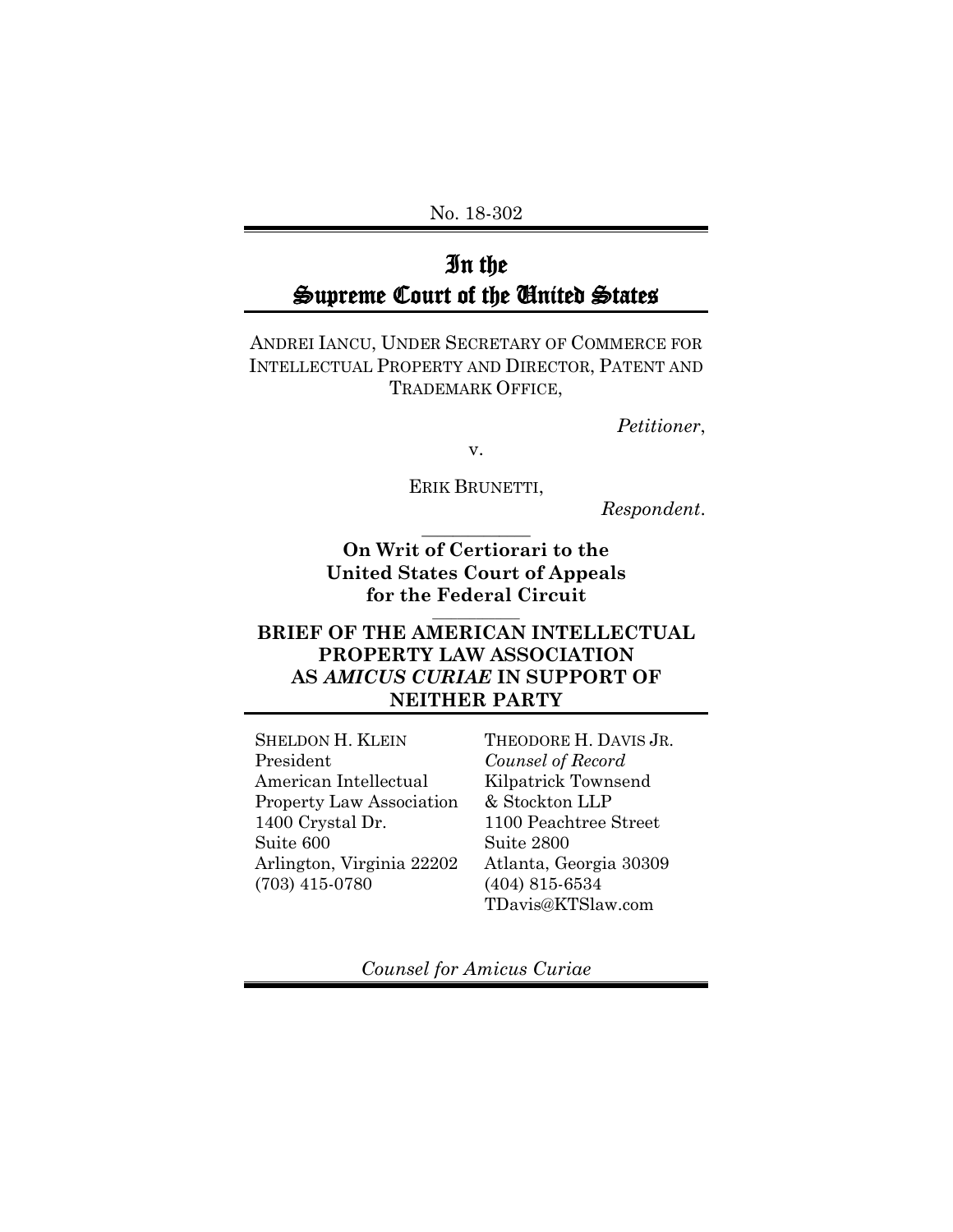## **QUESTION PRESENTED**

Section 2(a) of the Lanham Act, 15 U.S.C. 1052(a), provides in pertinent part that a trademark shall be refused registration if it "[c]onsists of or comprises immoral \* \* \* or scandalous matter." The question presented is as follows:

Whether Section 1052(a)'s prohibition on the federal registration of "immoral" or "scandalous" marks is facially invalid under the Free Speech Clause of the First Amendment.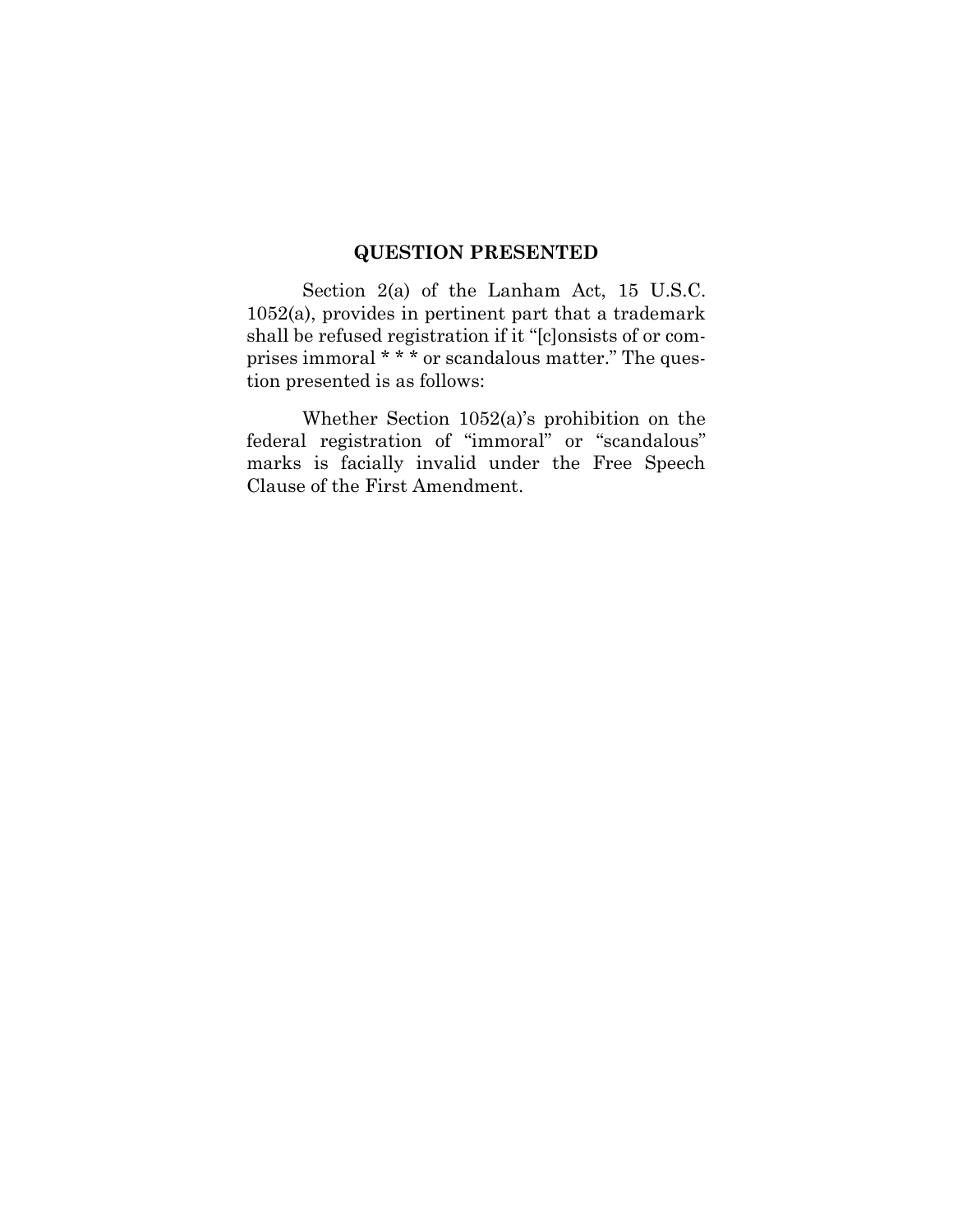## **TABLE OF CONTENTS**

| $\mathbf{I}$ . |    |                                                                                                                                                                             |
|----------------|----|-----------------------------------------------------------------------------------------------------------------------------------------------------------------------------|
| Н.             | А. | PROHIBITION ON REGISTRATION OF<br><b>IMMORAL OR SCANDALOUS MARKS</b><br>VIOLATES FIRST AMENDMENT 4<br>The Prohibition Is an Impermis-<br>sible Viewpoint-Based Restriction5 |
|                | B. | Even If the Prohibition Is Merely a<br>Content-Based Restriction, It Can-<br>not Survive Scrutiny15                                                                         |
|                |    |                                                                                                                                                                             |

ii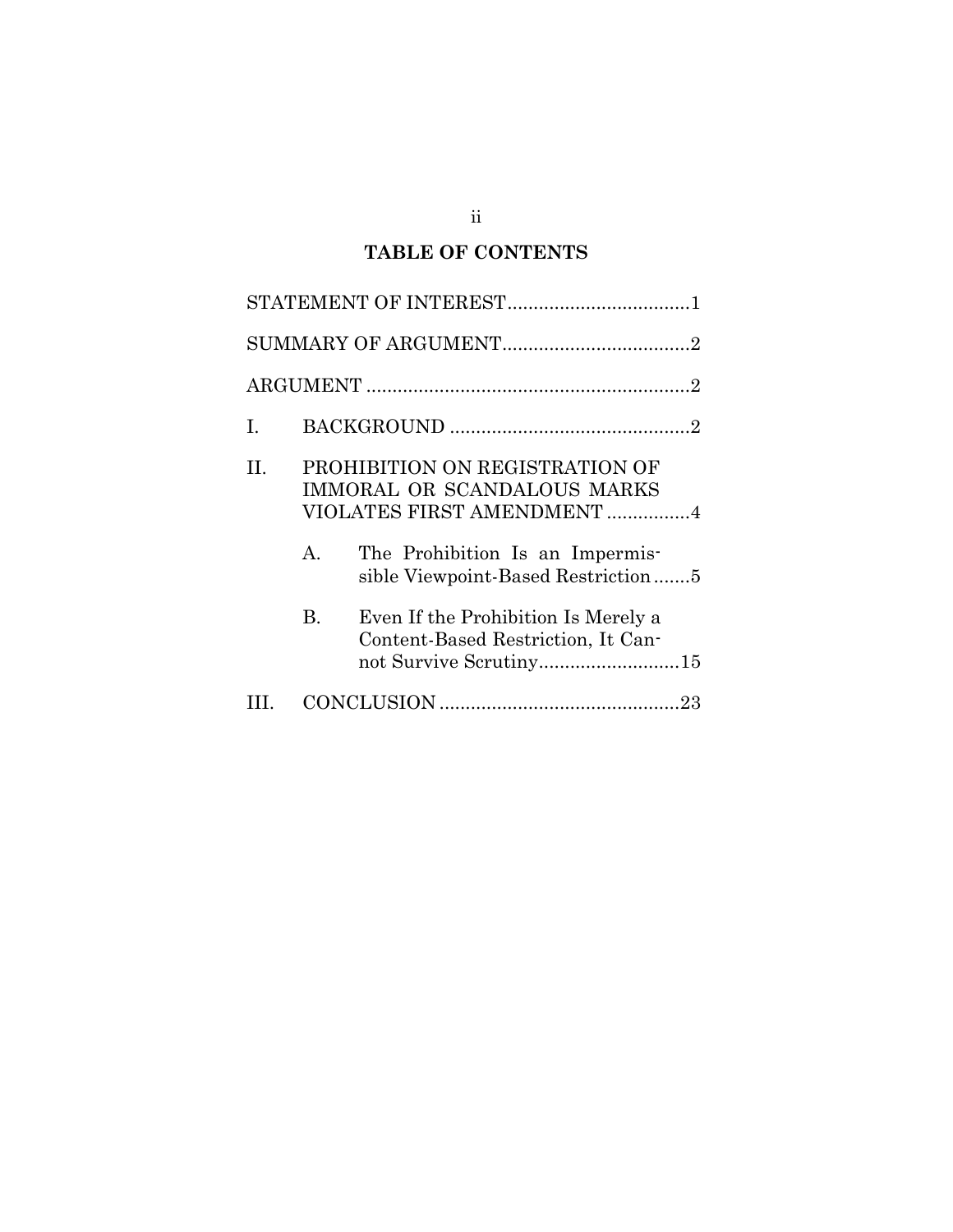## **TABLE OF AUTHORITIES**

## Cases

| 44 Liquormart, Inc. v. Rhode Island,                                                                                                      |
|-------------------------------------------------------------------------------------------------------------------------------------------|
| In re Anpath Grp.,<br>95 U.S.P.Q.2d 1377 (T.T.A.B. 2010)  3                                                                               |
| Ark. Writers' Project, Inc. v. Ragland,                                                                                                   |
| Autor v. Pritzker,                                                                                                                        |
| B & B Hardware, Inc. v. Hargis Indus.,                                                                                                    |
| Bad Frog Brewery, Inc. v. N.Y. State Liquor<br>Author.,                                                                                   |
| Bolger v. Youngs Drug Prods. Corp.,                                                                                                       |
| Boston Red Sox Baseball Club LP v.<br>Sherman,                                                                                            |
| In re Boulevard Entm't, Inc.,<br>No. 75414435, 2002 WL 1258274<br>(T.T.A.B. June 5, 2002),<br>aff'd, 334 F.3d 1336 (Fed. Cir. 2003) 6, 11 |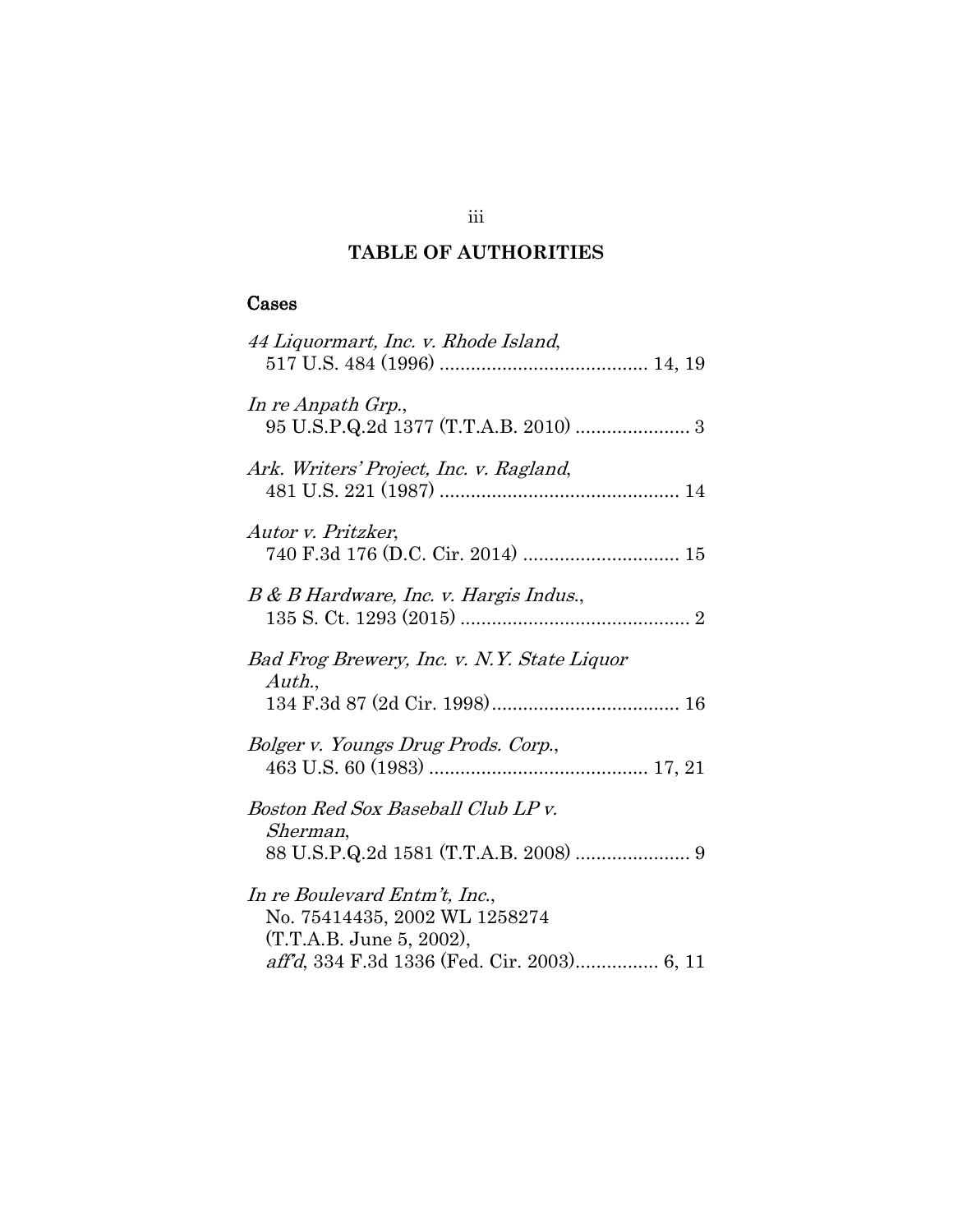| Bromberg v. Carmel Self Serv., Inc.,                                                         |
|----------------------------------------------------------------------------------------------|
| In re Brunetti,<br>No. 85310960, 2014 WL 3976439<br>(T.T.A.B. Aug. 1, 2014), rev'd, 877 F.3d |
| In re Brunetti,                                                                              |
| Carey v. Population Servs. Int'l.                                                            |
| Central Hudson Gas & Electric Corp. v.<br>Public Service Comm'n of New York,                 |
| Coates v. City of Cincinnati,                                                                |
| Deckers Outdoor Corp. v. Ozwear<br>Connection Pty Ltd.,<br>No. CV 14-2307 RSWL FFMX, 2014 WL |
| Dept. of Agric. v. Moreno,                                                                   |
| FCC v. Fox Television Stations, Inc.,                                                        |
| FCC v. Pacifica Found.,                                                                      |

iv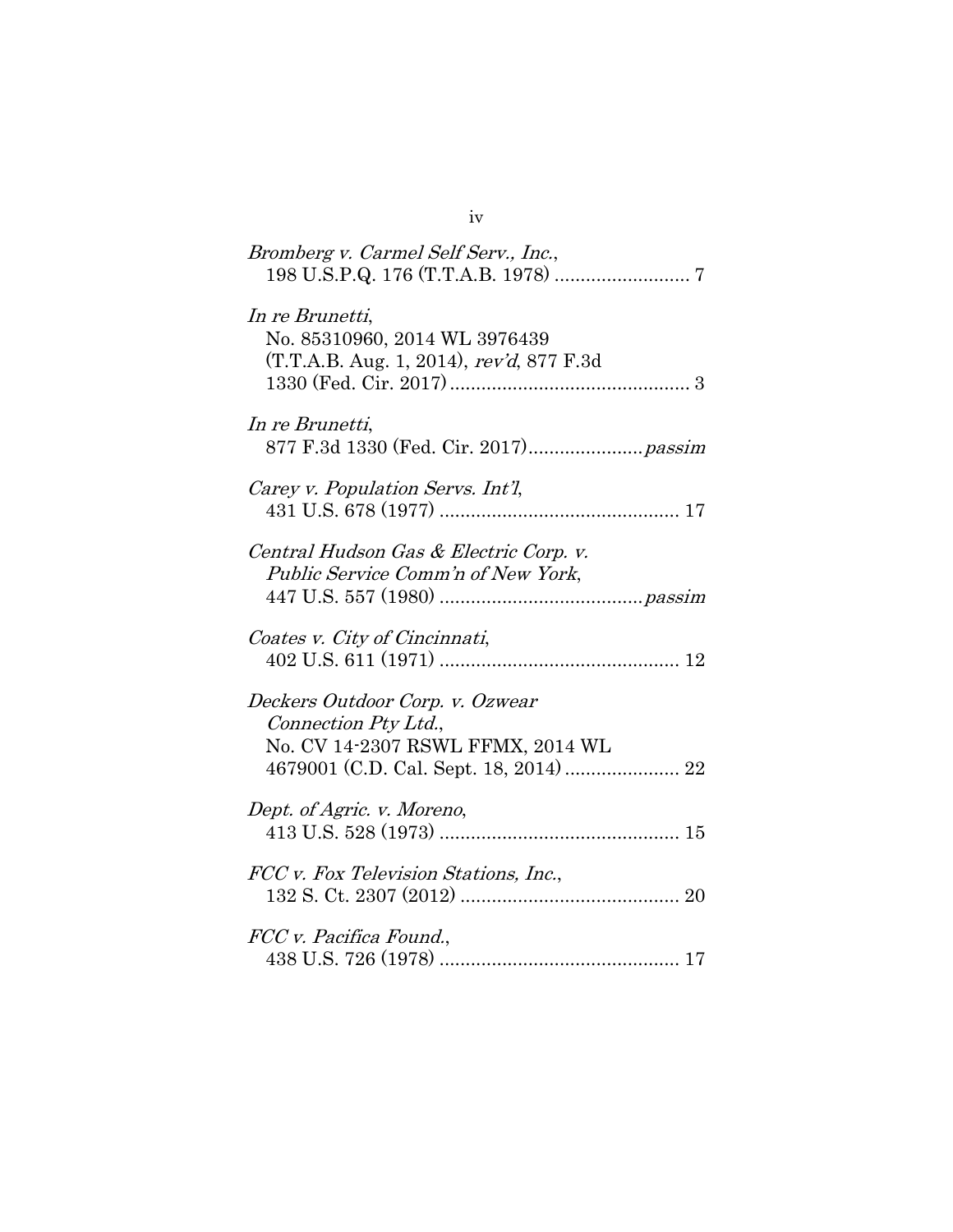| In re Fox,                                                                    |
|-------------------------------------------------------------------------------|
| Grayned v. City of Rockford,                                                  |
| Greyhound Corp. v. Both Worlds Inc.,<br>6 U.S.P.Q.2d 1635 (T.T.A.B. 1988)  17 |
| In re Hepperle,<br>175 U.S.P.Q. 512 (T.T.A.B. 1971)  10                       |
| In re Hershey,<br>6 U.S.P.Q.2d 1470 (T.T.A.B. 1988)  7, 19                    |
| Hornell Brewing Co. v. Brady,<br>819 F. Supp. 1227 (E.D.N.Y. 1993) 16         |
| Hustler Magazine, Inc. v. Falwell,                                            |
| Iancu v. Brunetti,<br>No. 18-302, 2019 WL 98541 (U.S. Jan. 4,                 |
| In re In Over Our Heads Inc.,<br>16 U.S.P.Q.2d 1653 (T.T.A.B. 1990)  20       |
| In re Leo Quan, Inc.,                                                         |
| In re Luxuria, s.r.o.,                                                        |
| In re Madsen,                                                                 |
|                                                                               |

v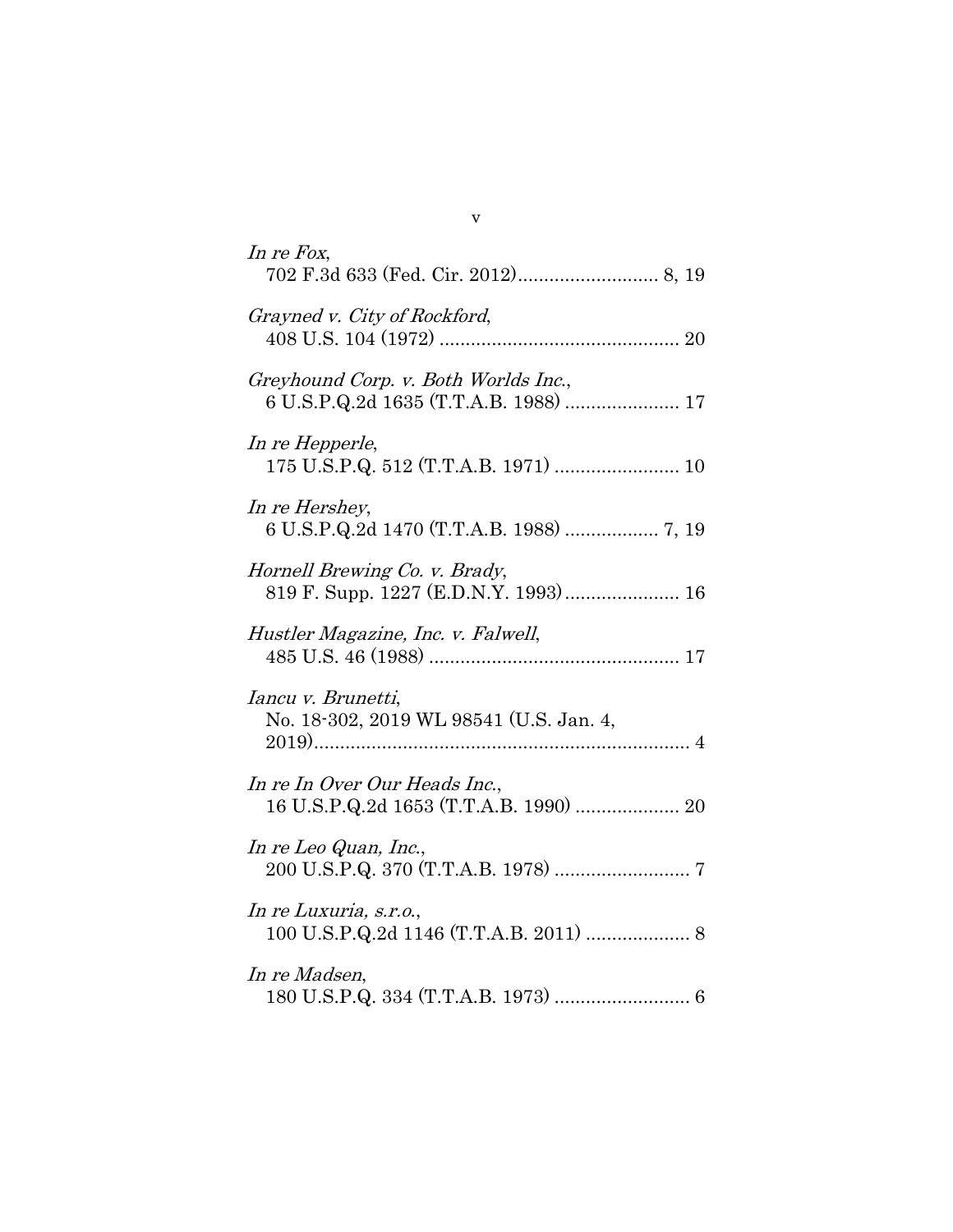| Ex parte Martha Maid Mfg. Co.,<br>37 U.S.P.Q. 156 (Exam'r in Chief 1938)  8, 10 |
|---------------------------------------------------------------------------------|
| Matal v. Tam,                                                                   |
| In re McGinley,<br>660 F.2d 481 (C.C.P.A. 1981) 5, 7, 17, 19                    |
| In re Michalko,<br>110 U.S.P.Q.2d 1949 (T.T.A.B. 2014)  8                       |
| In re Old Glory Condom Corp.,<br>26 U.S.P.Q.2d 1216 (T.T.A.B. 1993)  6, 10, 11  |
| In re P.J. Valckenberg, GmbH.,                                                  |
| Ex parte Parfum L'Orle, Inc.,<br>93 U.S.P.Q. 481 (Exam'r in Chief 1952) 8       |
| Perry v. Sindermann,                                                            |
| In re Red Bull GmbH,<br>Serial No. 75788830, 78 U.S.P.Q.2d 1375                 |
| Reno v. ACLU,                                                                   |
| In re Riverbank Canning Co.,                                                    |
| Rosenberger v. Rector & Visitors of Univ. of<br>Va.                             |
|                                                                                 |

vi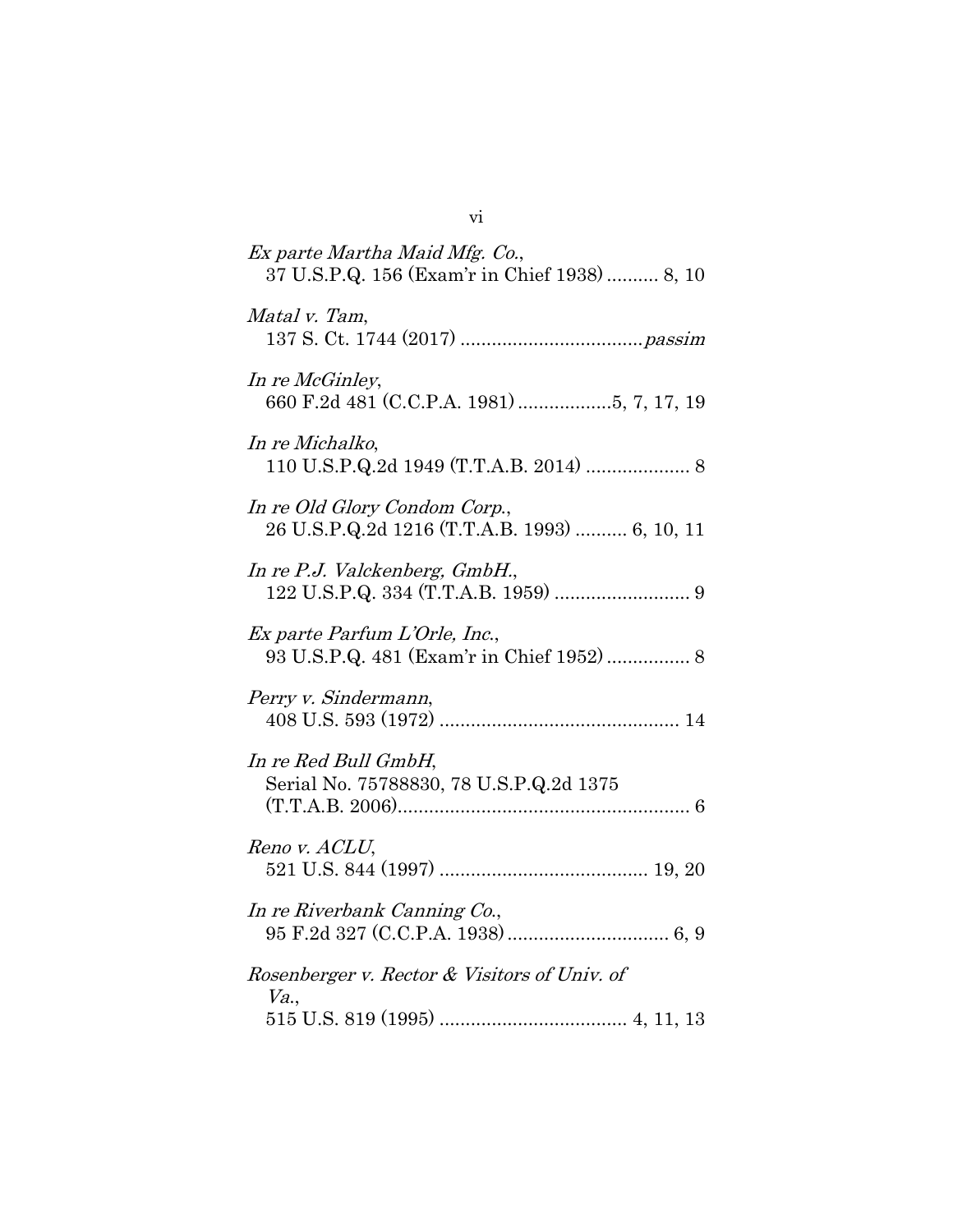| In re Runsdorf,                                                                     |
|-------------------------------------------------------------------------------------|
| Sambo's Rests., Inc. v. City of Ann Arbor,                                          |
| In re Sociedade Agricola E. Comerical Dos<br>Vinhos Messias, S.A.R.L., 159 U.S.P.Q. |
| Street v. New York,                                                                 |
| Texas v. Johnson,                                                                   |
| In re Tinseltown, Inc.,                                                             |
| United States v. Williams,                                                          |
| Vill. of Hoffman Estates v. Flipside,<br>Hoffman Estates, Inc.,                     |
| In re Wilcher Corp.,                                                                |
| Wilhelm Pudenz GmbH v. Littlefuse Inc.,                                             |
| <b>Statutes</b>                                                                     |

|--|--|

## vii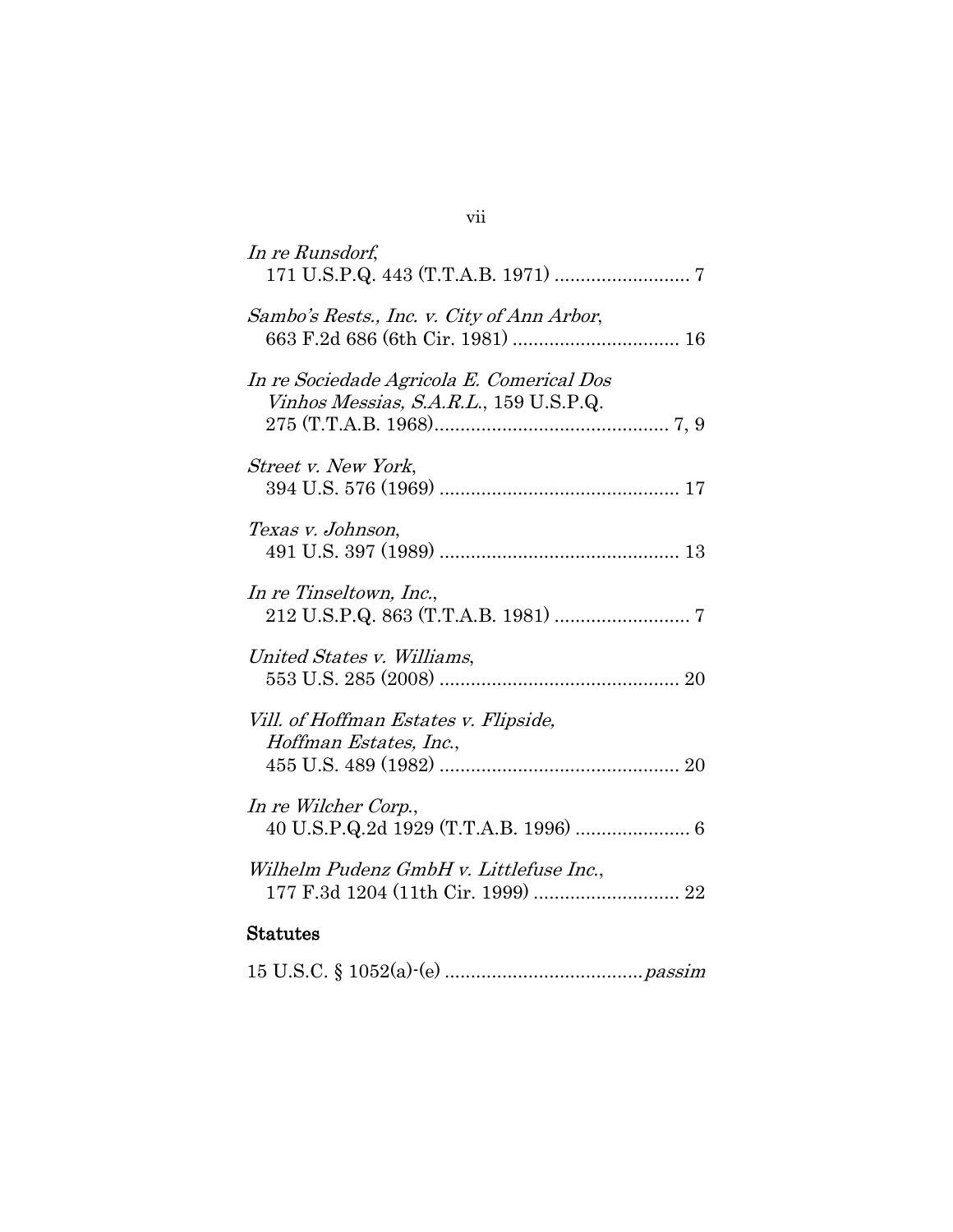| Trademark Act of 1905, |  |
|------------------------|--|
|                        |  |

## Other Authorities

| Trademark Manual of Examining |  |
|-------------------------------|--|
|                               |  |

## viii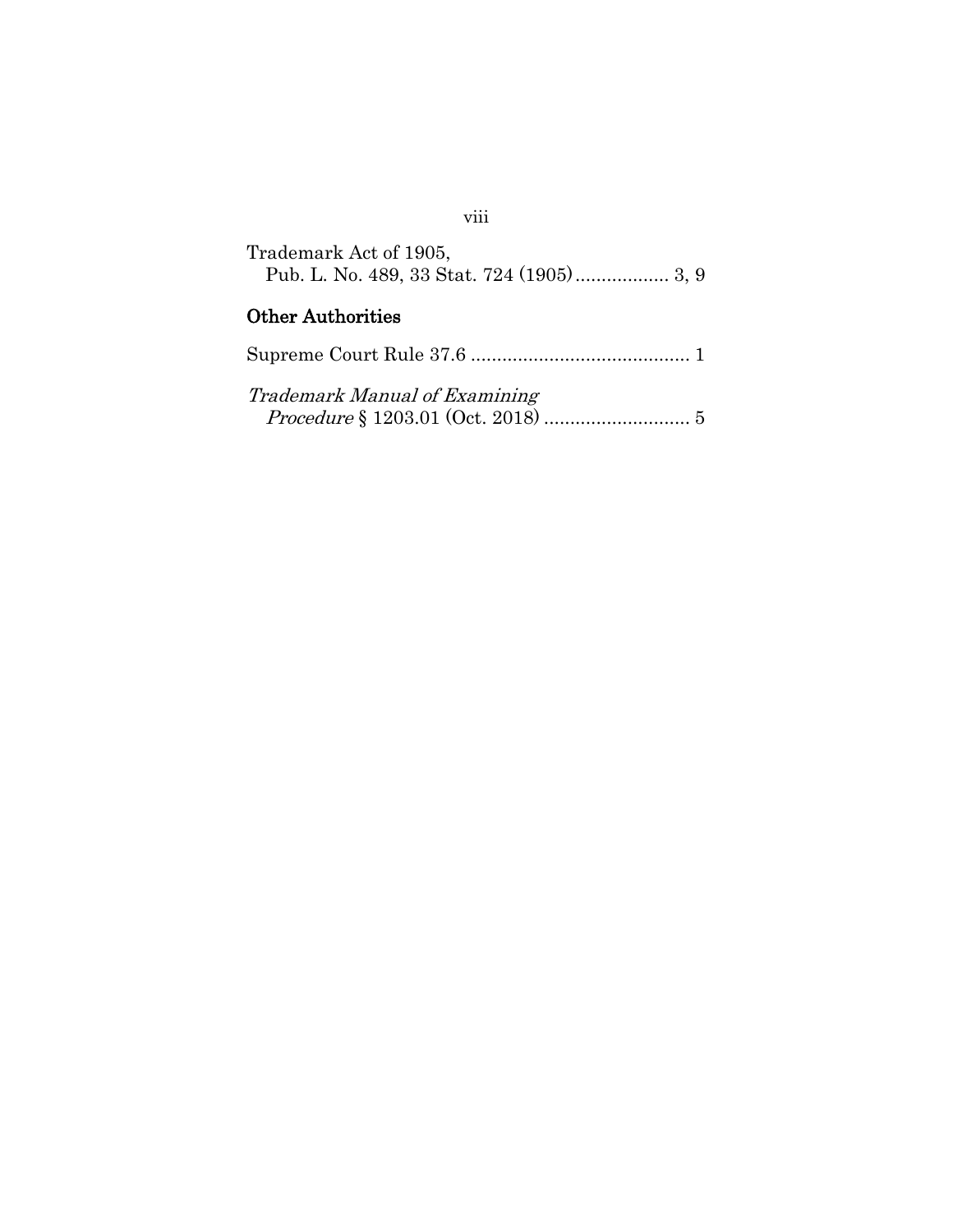#### **STATEMENT OF INTEREST**

The American Intellectual Property Law Association ("AIPLA"), $\frac{1}{1}$  which files this brief with the written consent of both parties, $2$  is a national bar association of approximately 13,500 members engaged in private and corporate practice, government service, and academia. AIPLA's members represent a diverse spectrum of individuals, companies, and institutions involved directly or indirectly in the practice of patent, trademark, copyright, and unfair competition law, as well as other fields of law affecting intellectual property. Our members represent both owners and users of intellectual property. AIPLA's mission includes providing courts with objective analyses to promote an intellectual property system that stimulates and rewards invention, creativity, and investment while accommodating the public's interest in healthy competition, reasonable costs, and basic fairness. AIPLA has no stake in any of the parties to this liti-

<sup>1</sup> In accordance with Supreme Court Rule 37.6, AIPLA states that this brief was not authored, in whole or in part, by counsel to a party, and that no monetary contribution to the preparation or submission of this brief was made by any person or entity other than AIPLA and its counsel. Specifically, after reasonable investigation, AIPLA believes that: (i) no member of its Board or Amicus Committee who voted to file this brief, or any attorney in the law firm or corporation of such a member, represents a party to the litigation in this matter; (ii) no representative of any party to this litigation participated in the authorship of this brief; and (iii) no one other than AIPLA, or its members who authored this brief and their law firms or employers, made a monetary contribution to the preparation or submission of this brief.

<sup>2</sup> Pursuant to Supreme Court Rule 37.3(a), AIPLA has obtained the consent of the parties to file this amicus brief.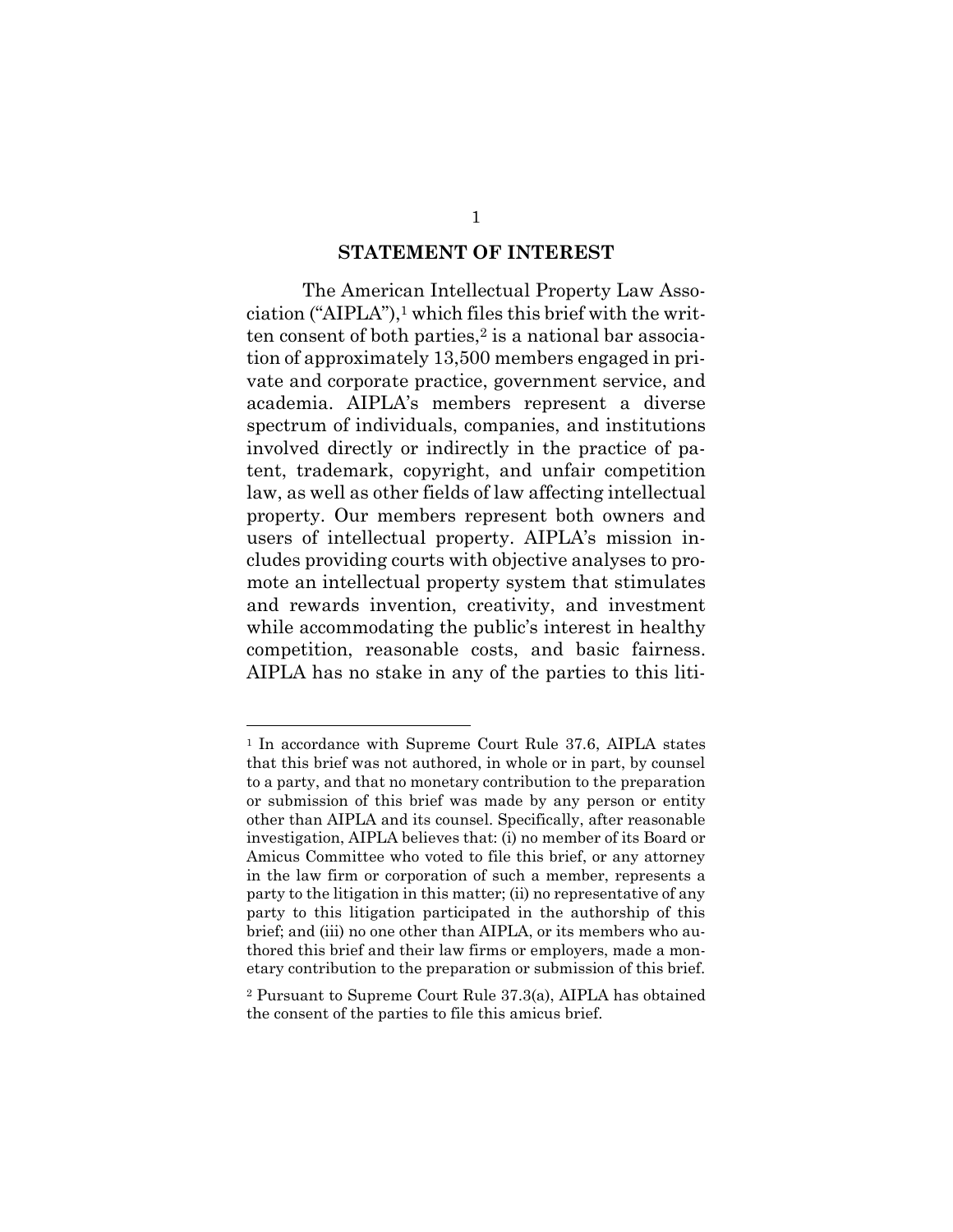gation or in the result of this case. AIPLA's only interest is in seeking correct and consistent interpretation of the law as it relates to intellectual property issues.

#### **SUMMARY OF ARGUMENT**

The court of appeals properly invalidated the Lanham Act's prohibition on the registration as a trademark or service mark of immoral and scandalous matter under the Free Speech Clause of the First Amendment. This is so for two reasons. First, the prohibition has a viewpoint-discriminatory effect because the government often has applied it in a manner dependent on the approval or disapproval of the expressive content of particular marks or of the businesses in which their owners are engaged. Second, even if the prohibition constitutes mere content discrimination, it cannot pass intermediate scrutiny under *Central Hudson Gas & Electric Corp. v. Public Service Comm'n of New York*, 447 U.S. 557 (1980).

#### **ARGUMENT**

#### **I. BACKGROUND**

As this Court properly has recognized, "[f]ederal registration . . . 'confers important legal rights and benefits on trademark owners who register their marks.'" *Matal v. Tam*, 137 S. Ct. 1744, 1753 (2017) (quoting *B & B Hardware, Inc. v. Hargis Indus*., 135 S. Ct. 1293, 1299 (2015)). Nevertheless, the door to registration is not open to all marks. Instead Sections 2(a)-(e) of the Lanham Act, 15 U.S.C. § 1052(a)-(e), set forth a number of substantive grounds on which examiners within the U.S. Patent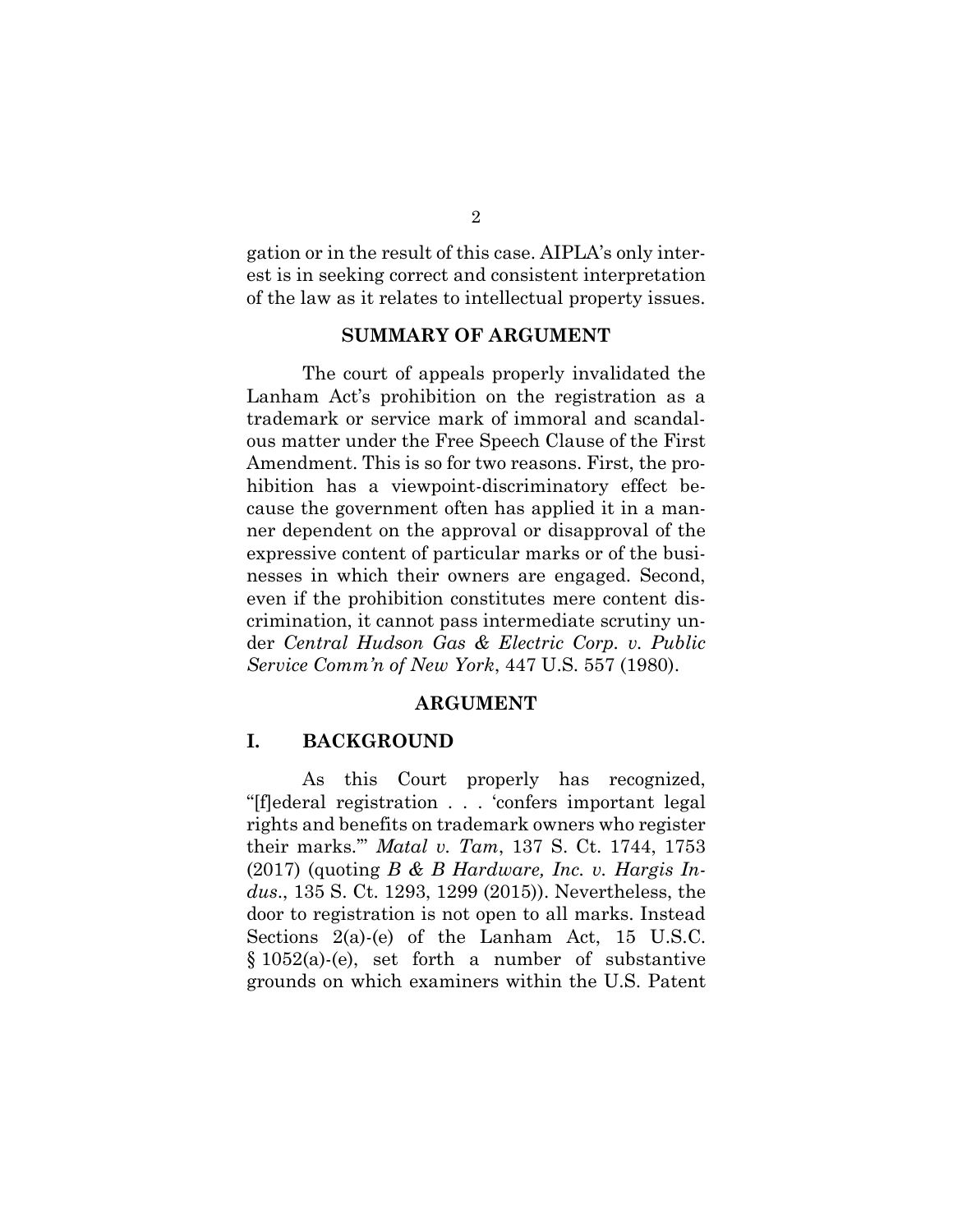and Trademark Office ("USPTO") must reject applications to register particular marks.<sup>3</sup>

Those substantive prohibitions include Section 2(a)'s bar on the registration of marks comprising "immoral . . . or scandalous matter." *Id.* § 1052(a). That prohibition originated in Section 5(a) of the Trademark Act of 1905, Pub. L. No. 489, 33 Stat. 724 (1905), which mandated the rejection of applications to register the same categories of applied-for marks. In 1946, Congress reenacted it as part of the Lanham Act, at which time Congress also adopted the prohibition on potentially disparaging marks invalidated by this Court in *Tam*.

In this case, the USPTO rejected Respondent's application to register the FUCT mark for various items of clothing as impermissibly scandalous, and the Trademark Trial and Appeal Board affirmed that refusal. As the Board summarized the record before it, "we have no doubt but that the word 'fuck' continues correctly to be characterized as 'offensive,' 'extremely offensive,' 'highly offensive,' 'intentionally offensive,' an 'obscenity,' 'vulgar slang,' the 'f-bomb,' and at the root of a number of other twisted and angry expressions." *In re Brunetti*, No. 85310960, 2014 WL 3976439, at \*3 (T.T.A.B. Aug. 1, 2014) (footnote omitted), *rev'd*, 877 F.3d 1330 (Fed. Cir. 2017), *cert.* 

l

<sup>3</sup> In addition to the substantive prohibitions on registration set forth in Sections 2(a)-(e), USPTO examiners can reject applications failing to comply with various purely technical requirements. *See, e.g.*, *In re Anpath Grp.*, 95 U.S.P.Q.2d 1377 (T.T.A.B. 2010) (affirming refusal to register mark based on applicant's failure to submit adequate specimen demonstrating applicant's use of applied-for mark).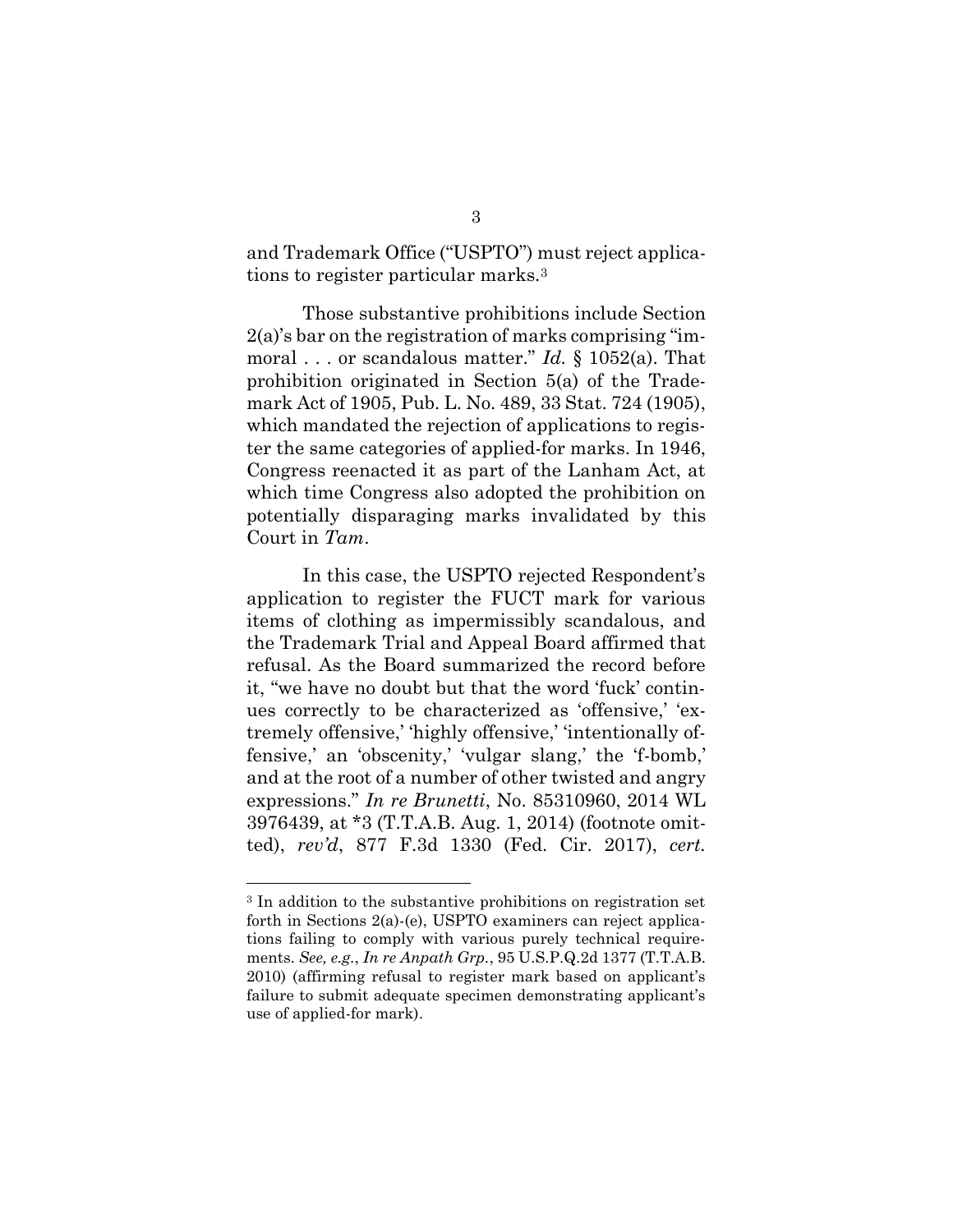*granted sub nom. Iancu v. Brunetti*, No. 18-302, 2019 WL 98541 (U.S. Jan. 4, 2019). The court of appeals sustained that determination by the Board, but it held the statutory basis for the refusal of Respondent's application invalid under the First Amendment because "the provision impermissibly discriminates based on content in violation of the First Amendment." *In re Brunetti*, 877 F.3d 1330, 1341 (Fed. Cir. 2017), *cert. granted sub nom. Iancu v. Brunetti*, No. 18-302, 2019 WL 98541 (U.S. Jan. 4, 2019). The court of appeals additionally "question[ed] the viewpoint neutrality of the immoral or scandalous provision," *id.*; although the court ultimately did not resolve that issue, the parties addressed it at length at the petition stage, and the government's opening brief does the same.

## **II. PROHIBITION ON REGISTRATION OF IMMORAL OR SCANDALOUS MARKS VIOLATES FIRST AMENDMENT**

The court of appeals properly recognized that this Court's decisions establish two categories of government restrictions on, or regulation of, protected speech: those that are content-based, on the one hand, and those that are viewpoint-based, on the other. It also properly recognized that the latter is a subcategory of the former and is highly disfavored under the First Amendment. *See generally Rosenberger v. Rector & Visitors of Univ. of Va*., 515 U.S. 819, 829 (1995). Although AIPLA does not take a position on whether the USPTO correctly classified Respondent's mark as scandalous, it respectfully submits that the statutory prohibition triggered by that classification cannot survive First Amendment scrutiny, regardless of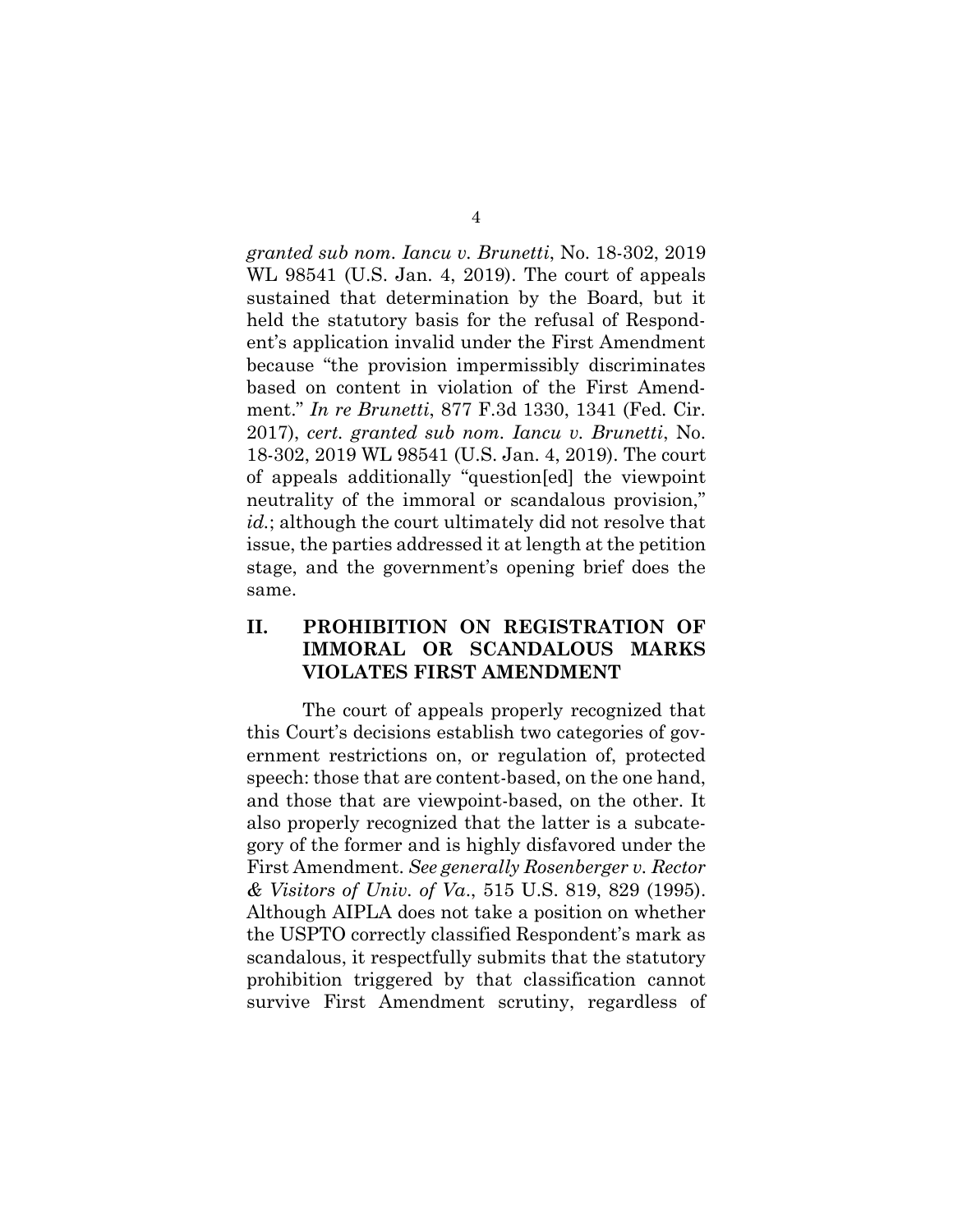whether the prohibition is viewpoint discriminatory or content discriminatory.

#### **A. The Prohibition Is an Impermissible Viewpoint-Based Restriction**

Applications of the prohibition on the registration of marks that are "scandalous" or "immoral" traditionally have not distinguished between the two concepts in any material way. *See, e.g.*, *In re McGinley*, 660 F.2d 481, 484 (C.C.P.A. 1981) ("Because of our holding . . . that appellant's mark is 'scandalous,' it is unnecessary to consider whether appellant's mark [also] is 'immoral.'"). Rather, "[a]lthough the words 'immoral' and 'scandalous' have slightly different connotations, case law has included immoral matter in the same category as scandalous matter." United States Patent and Trademark Office, *Trademark Manual of Examining Procedure* § 1203.01 (Oct. 2018); *see also McGinley*, 660 F.2d at 484 ("We note the dearth of reported trademark decisions in which the term 'immoral' has been directly applied.").

A two-step process governs evaluations of the degree of scandal attaching to a particular applied-for mark:

> The PTO must consider the mark in the context of the marketplace as applied to the goods described in the application for registration. [Second], whether the mark consists of or comprises scandalous matter must be determined from the standpoint of a substantial composite of the general public (although not necessarily a majority),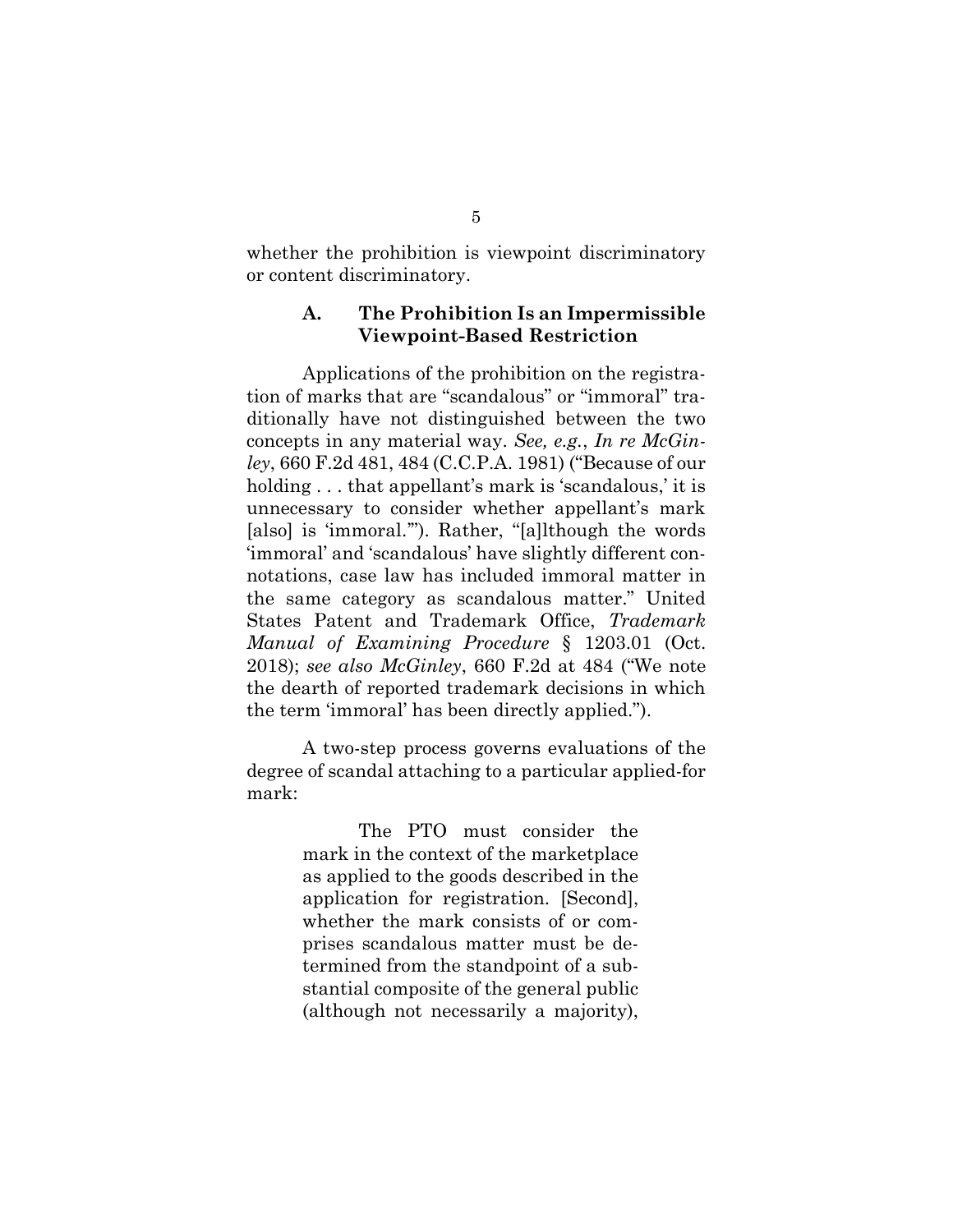and in the context of contemporary attitudes, keeping in mind changes in social mores and sensitivities.

*In re Boulevard Entm't, Inc.*, 334 F.3d 1336, 1340 (Fed. Cir. 2003) (citation omitted).

Both before and after the development of this doctrinal test, applications of the prohibition on federal registration of scandalous marks have focused on the extent to which an applied-for mark is offensive.

For example, in *In re Riverbank Canning Co*., 95 F.2d 327 (C.C.P.A. 1938), the Court of Customs and Patent Appeals equated "scandalous" with "offensive" and "giving offense" while affirming the denial of registration to MADONNA as a mark for wine under Section 5(a) of the 1905 Act. *Id.* at 328-29. In contrast, the Trademark Trial and Appeal Board has reversed a refusal to register WEEKEND SEX as a mark for a magazine after finding it "not so offensive to the public sense of propriety or morality as to preclude registration thereof under the provisions of Section 2(a)." *In re Madsen*, 180 U.S.P.Q. 334, 335 (T.T.A.B. 1973). <sup>4</sup> This equivalence of scandalousness

l

<sup>4</sup> *See also In re Red Bull GmbH*, Serial No. 75788830, 78 U.S.P.Q.2d 1375, 1382 (T.T.A.B. 2006) (affirming refusal to register BULLSHIT mark for energy drinks because "the evidence of record is sufficient to establish prima facie that the term 'bullshit' is offensive to the conscience of a substantial composite of the general public"); *In re Wilcher Corp*., 40 U.S.P.Q.2d 1929, 1933 (T.T.A.B. 1996) (affirming refusal to register mark consisting in part of stylized male genitalia after "ascrib[ing] offensive or vulgar significance to it"); *In re Old Glory Condom Corp*., 26 U.S.P.Q.2d 1216, 1221 (T.T.A.B. 1993) (reversing refusal to register OLD GLORY CONDOM CORP mark for condoms after framing inquiry as "whether the mark is offensive or shocking");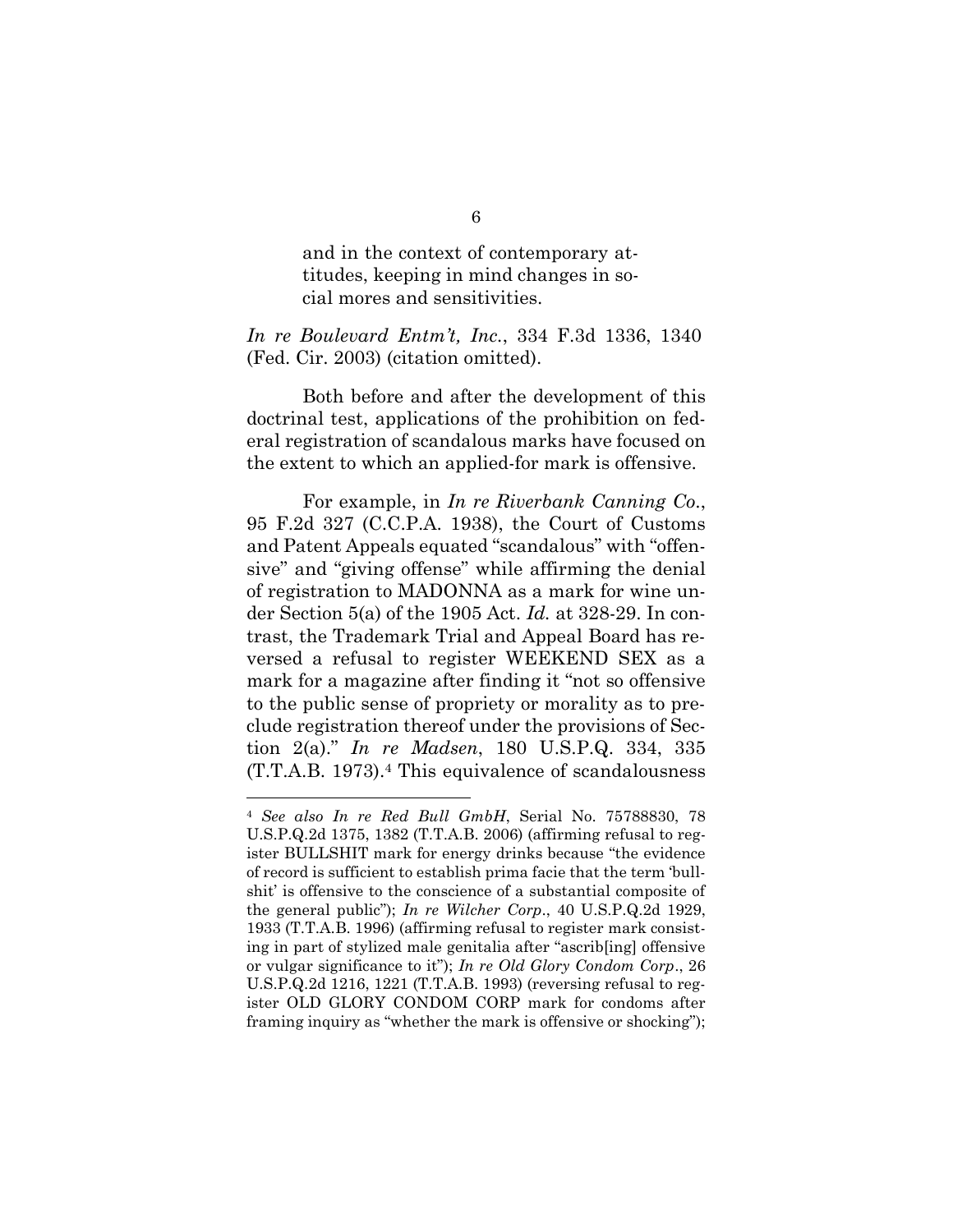and offensiveness is consistent with the statutory language because that equivalence was reflected in dictionary definitions extant at the time of the Lanham Act's passage. *See McGinley*, 660 F.2d at 486 (citing circa-1940s dictionary definitions equating "scandalous" with "offensive" in affirming refusal to register a mark comprising "a photograph of a nude man and woman kissing and embracing in a manner appearing to expose the male genitalia" for a newsletter).<sup>5</sup>

As the USPTO's treatment of Respondent's application in this case demonstrates, offensiveness is

*In re Leo Quan, Inc*., 200 U.S.P.Q. 370, 371 (T.T.A.B. 1978) (reversing refusal to register BADASS mark for bridges for stringed instruments as "giv[ing] no offense to morality nor rais[ing] scandal"); *Bromberg v. Carmel Self Serv., Inc.*, 198 U.S.P.Q. 176, 178 (T.T.A.B. 1978) (defining "scandalous" by referring to in part as "that which offends established moral conception or disgraces all who are associated or involved"); *In re Runsdorf*, 171 U.S.P.Q. 443, 443 (T.T.A.B. 1971) (affirming refusal to register BUBBY TRAP mark for brassieres as "offensive to a segment of the public sense of proprietary or morality"); *In re Sociedade Agricola E. Comerical Dos Vinhos Messias, S.A.R.L*., 159 U.S.P.Q. 275, 275 (T.T.A.B. 1968) (affirming refusal to register MESSIAS mark for wine and brandy as, *inter alia*, "offensive" and "giving offense to the conscience or moral feelings").

<sup>5</sup> *See also In re Hershey*, 6 U.S.P.Q.2d 1470, 1471 (T.T.A.B. 1988) (citing dictionary definitions equating "scandalous" with "offensive" in reversing refusal to register BIG PECKER mark for Tshirts); *In re Tinseltown, Inc.*, 212 U.S.P.Q. 863, 864 (T.T.A.B. 1981) (citing dictionary definitions in affirming refusal to register BULLSHIT mark for "accessories of a personal nature, and wearing apparel, namely: attache cases, handbags, purses, belts, and wallets" after finding it "comprises matter which gives offense to the conscious or moral feelings or is shocking to the sense of decency or propriety of a substantial composite of the general public of the United States").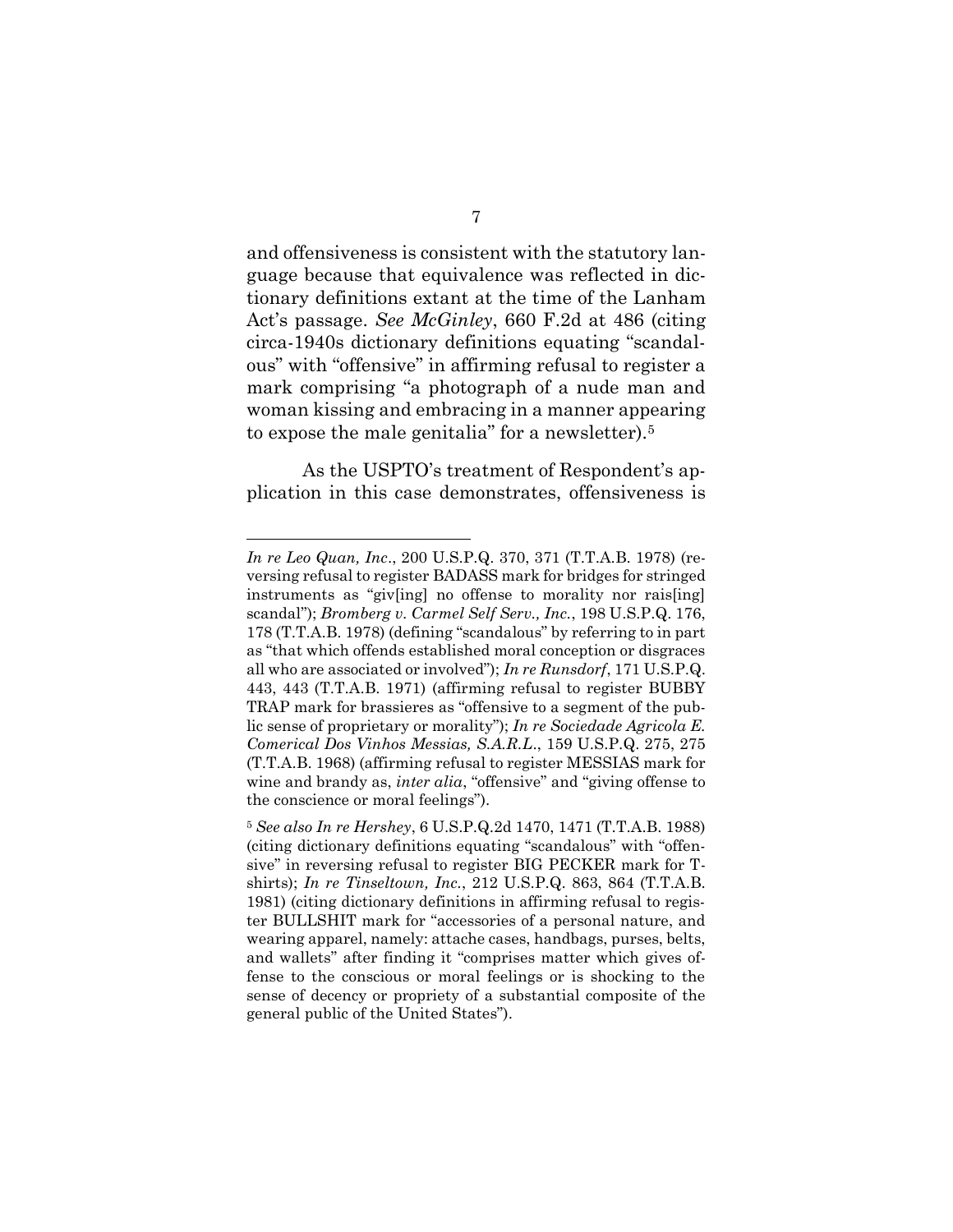not the only standard applied by the USPTO. Some reported opinions hold that "the PTO may prove scandalousness by establishing that a mark is 'vulgar,'" *In re Fox*, 702 F.3d 633, 635 (Fed. Cir. 2012). <sup>6</sup> Another has held that marks "shocking to the sense of propriety" qualify as scandalous, *Ex parte Martha Maid Mfg. Co.*, 37 U.S.P.Q. 156, 156 (Exam'r in Chief 1938), and the Trademark Trial and Appeal Board has refused registration of at least one mark other than Respondent's as "obscene." *See In re Luxuria, s.r.o*., 100 U.S.P.Q.2d 1146, 1150 (T.T.A.B. 2011) (affirming refusal to register shape of "a bottle in the shape of a hand with middle finger extended upwards" for beer after finding "the evidence shows that the finger gesture that comprises applicant's mark is treated as obscene in general, not as offensive only to the person to whom it is directed").<sup>7</sup> The USPTO's treatment of Respondent's application is thus a representative example of the agency's varying standards in refusing applications on this basis.

Nevertheless, the pervasive focus on offensiveness as the primary benchmark in interpretations of the prohibition at issue places that prohibition

<sup>6</sup> *See also In re Michalko*, 110 U.S.P.Q.2d 1949, 1951 (T.T.A.B. 2014) (affirming refusal to register ASSHOLE REPELLANT mark for a novelty aerosol product and observing that "[t]o prove that the mark . . . is scandalous, it is sufficient if the Examining Attorney shows that the term is vulgar").

<sup>7</sup> *But see Ex parte Parfum L'Orle, Inc*., 93 U.S.P.Q. 481, 482 (Exam'r in Chief 1952) (reversing refusal to register ORGASM mark for perfume because "when used in ordinary writing or speech, particularly among the class of persons who would be apt to use such a word, it would be considered shocking or offensive, or obscene").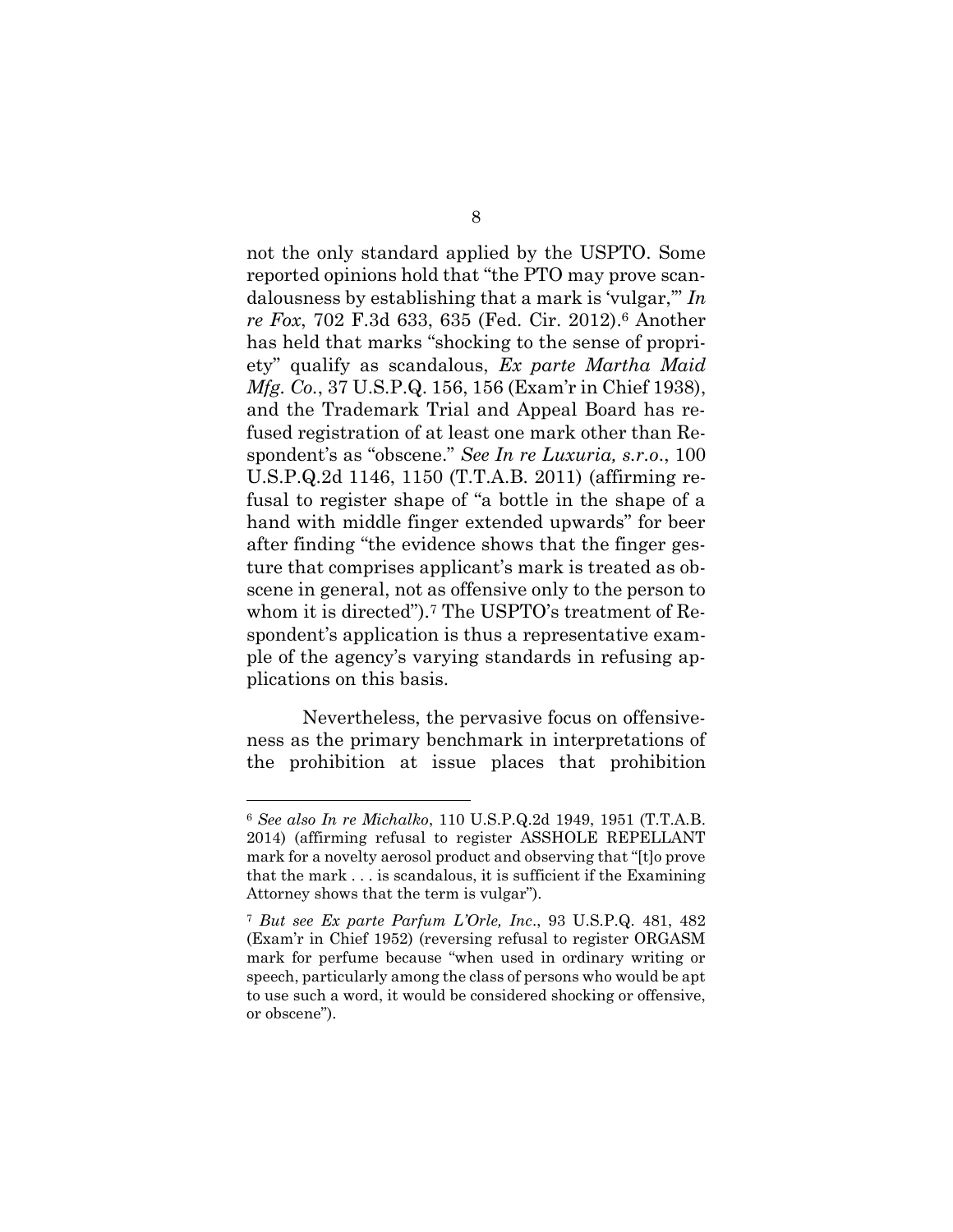squarely within this Court's case law proscribing viewpoint-discriminatory government action. This is so because applications of the prohibition can and do vary with the government's views of the context in which an applied-for mark is used.

That variability was established under interpretations of Section 5(a) of the 1905 Act and is apparent in *Riverbank Canning*. The *Riverbank Canning* court did not affirm a refusal to register the MA-DONNA mark at issue in that case because the mark was itself immoral or scandalous *per se*. 95 F.2d at 328 ("Of course, the word 'Madonna' is not per se scandalous."). Instead, the word only became unregistrable when used as a trademark for wine. As the court explained, "we feel certain that its use upon wine for beverage purposes would be shocking to the sense of propriety of nearly all who do not use wine as a beverage, and also to many who do so use it; therefore, we think such use of the word 'Madonna' would be scandalous and its registration prohibited . . . ." *Id.* at 329. Other interpretations of Section 5(a) of the 1905 Act and Section 2(a) of the Lanham Act are to similar effect, namely, that the message conveyed by an applied-for mark may be benign and registrable in one context but scandalous and unregistrable in another.<sup>8</sup>

l

<sup>8</sup> *See, e.g.*, *Boston Red Sox Baseball Club LP v. Sherman*, 88 U.S.P.Q.2d 1581, 1588 (T.T.A.B. 2008) (affirming refusal to register SEX ROD mark and observing that "the use of the term on children's and infant clothing makes the term particularly lurid and offensive"); *Sociedade Agricola E. Comerical Dos Vinhos Messias*, 159 U.S.P.Q. at 276 (affirming refusal to register MES-SIAS (messiah) mark when used in connection with wine and brandy); *In re P.J. Valckenberg, GmbH.*, 122 U.S.P.Q. 334, 334- 35 (T.T.A.B. 1959) (affirming refusal to register MADONNA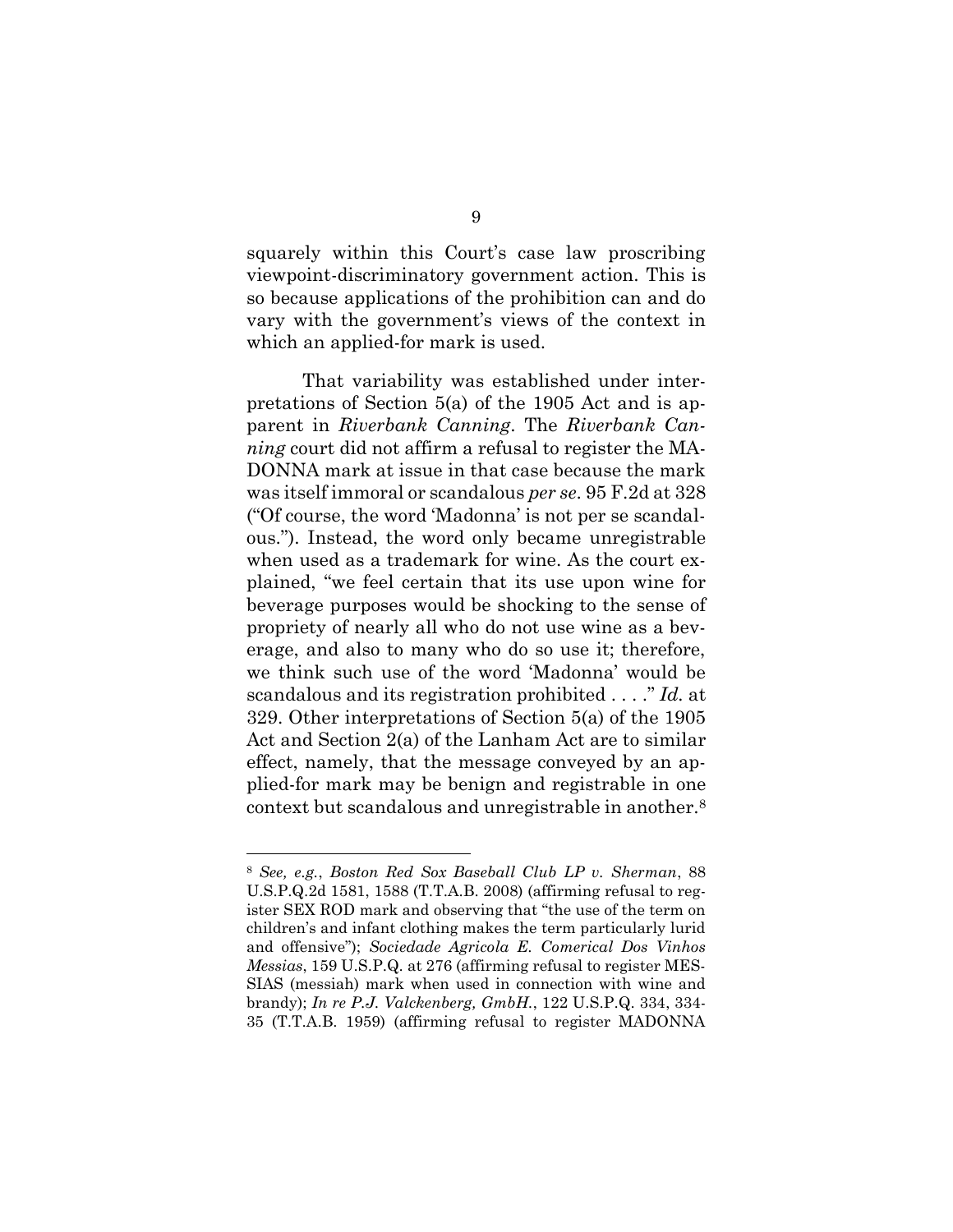Moreover, the contrary also is true. An appliedfor mark that might otherwise be scandalous *per se*  when used in connection with particular goods can pass scrutiny under Section 2(a) when used with other goods. For example, in *In re Hepperle*, 175 U.S.P.Q. 512 (T.T.A.B. 1971), the USPTO initially refused an application to register the ACAPULCO GOLD mark based in part on the perception the mark was a commonly recognized reference to marijuana. Taking into account the goods sold under the mark, however, the Trademark Trial and Appeal Board held to the contrary that "in our opinion, to the average purchaser of suntan lotion in the normal marketing milieu for such goods the term 'ACAPULCO GOLD' would suggest the resort city of Acapulco, noted for its sunshine and climatic attributes rather than marijuana." *Id.* at 512.

Of greater consequence to the viewpoint-discriminatory effect of this prohibition on registration is *In re Old Glory Condom Corp*., 26 U.S.P.Q.2d 1216 (T.T.A.B. 1993), in which the USPTO initially refused to register the following mark for condoms:



Although the Trademark Trial and Appeal Board ultimately reversed the refusal to register, a significant

l

mark when used in connection with wine); *Martha Maid Mfg. Co.*, 37 U.S.P.Q. at 156 (affirming refusal to register QUEEN MARY mark for women's undergarments).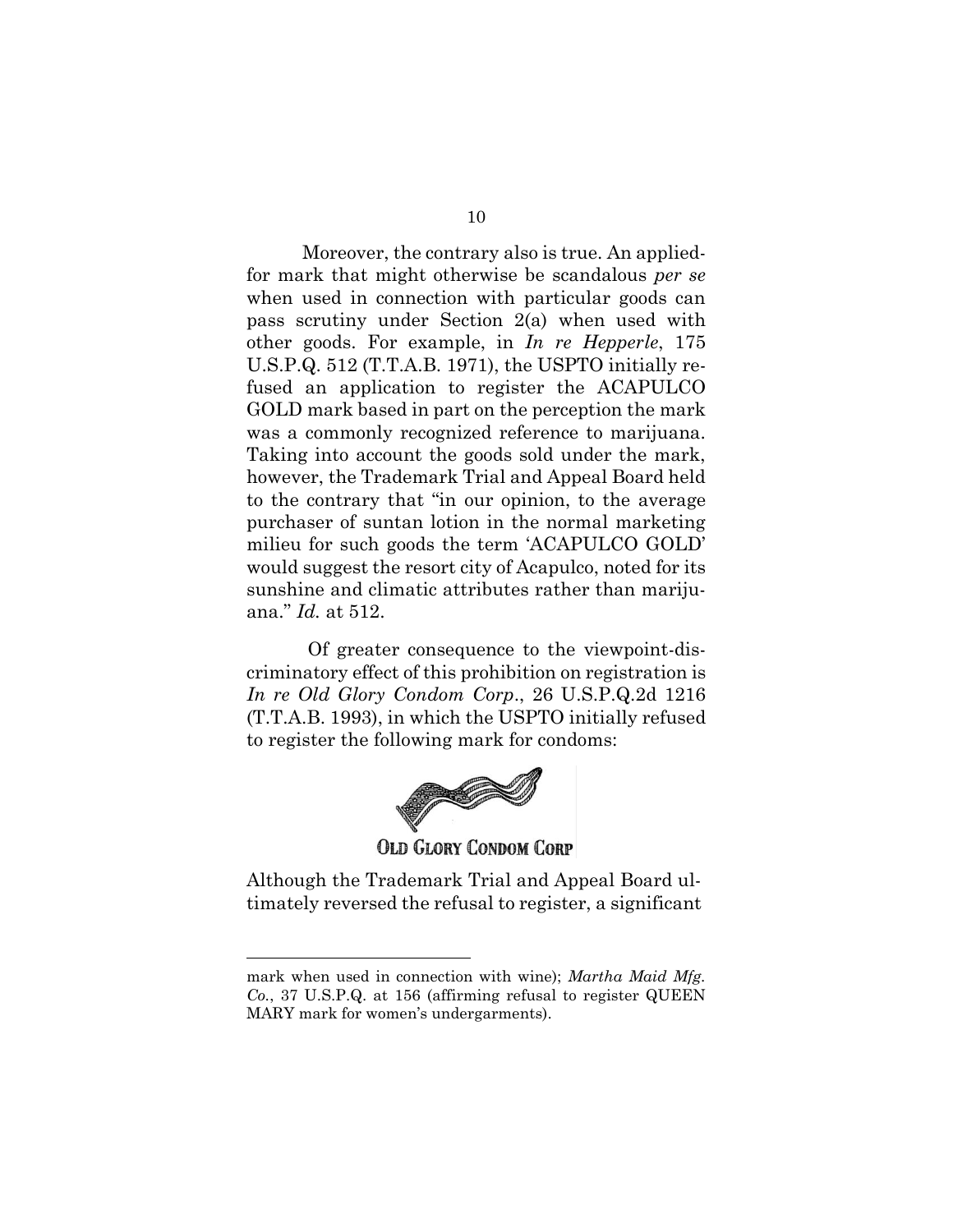consideration underlying that outcome was the message conveyed by the applicant's marketing program:

> Here, applicant markets its condoms in packaging which emphasizes applicant's commitment to the sale of high quality condoms as a means of promoting safer sex and eliminating AIDS and its belief that the use of condoms is a patriotic act. . . . [T]he seriousness of purpose surrounding the use of applicant's mark — a seriousness of purpose made manifest to purchasers on the packaging for applicant's goods — is a factor to be taken into account in assessing whether the mark is offensive or shocking.

*Id.* at 1221.

l

The USPTO's practice of conditioning the registrability of marks on its approval of the mark owner's intended message<sup>9</sup> demonstrates that enforcement of the prohibition at issue can and sometimes does turn on "the specific motivating ideology or the opinion or perspective of the speaker." *Rosenberger*, 515 U.S. at 829. Whether the message is in the mark itself or elsewhere in the application's history,

<sup>9</sup> An example of that practice working to the applicant's disadvantage appears in *In re Boulevard Entm't, Inc*., No. 75414435, 2002 WL 1258274 (T.T.A.B. June 5, 2002), *aff'd*, 334 F.3d 1336 (Fed. Cir. 2003), in which the Trademark Trial and Appeal Board affirmed a Section 2(a)-based refusal to register because "[i]n [*Old Glory*] . . . , the Board pointed to the seriousness of purpose surrounding the use of applicant's mark as a campaign to prevent AIDS. Such a situation does not exist herein." *Id.* at \*6.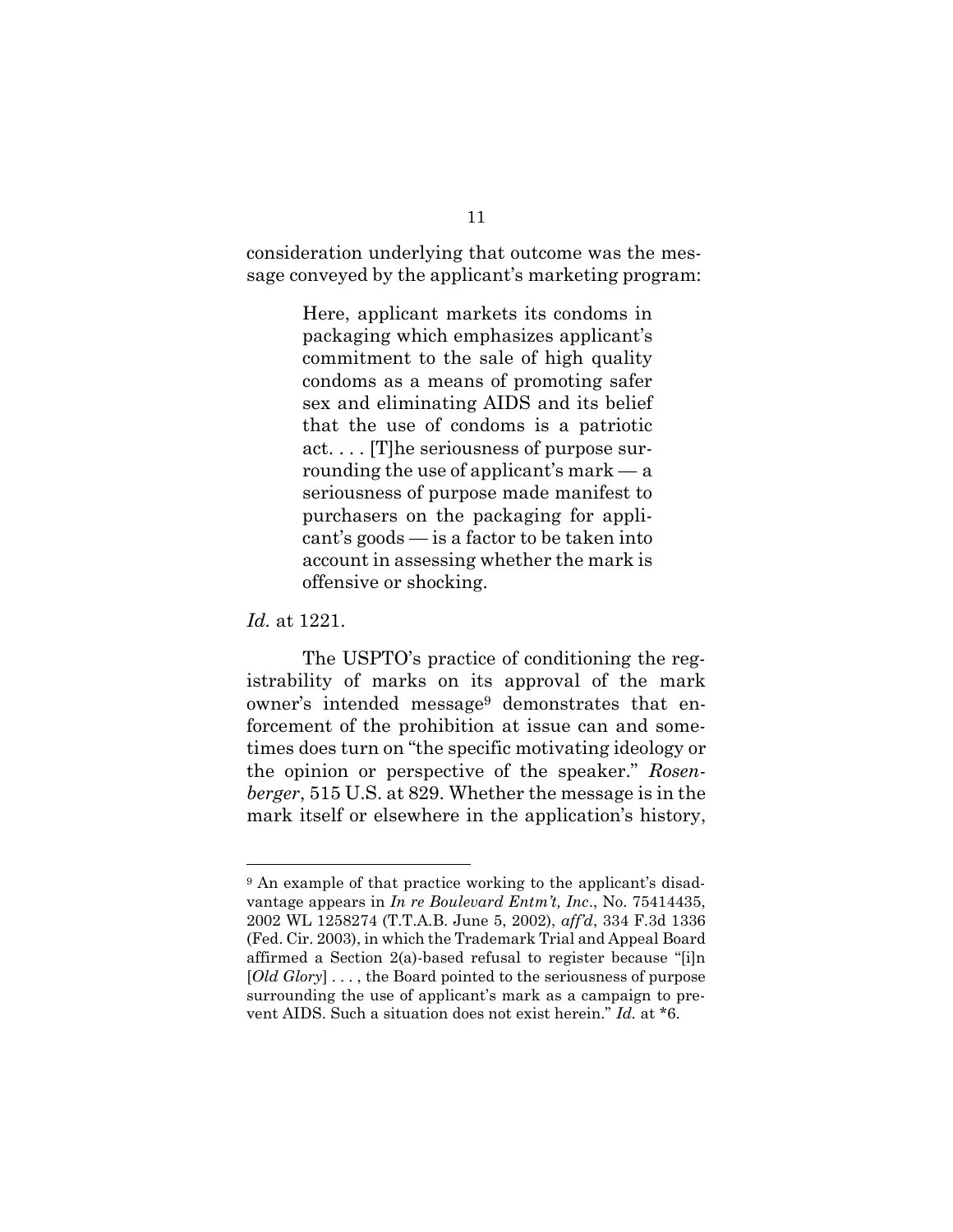government action such as this constitutes presumptively invalid viewpoint discrimination. *See id.* ("It is axiomatic that the government may not regulate speech based on its substantive content or the message it conveys."). For example, in *Tam*, all eight participating Justices of this Court concluded that the closely similar prohibition on the registration of potentially disparaging marks, 15 U.S.C. § 1052(a), constituted impermissible viewpoint discrimination. Justice Alito's four-Justice opinion noted, "[the prohibition] denies registration to any mark that is offensive to a substantial percentage of the members of any group. But in the sense relevant here, that is viewpoint discrimination: Giving offense is a viewpoint." 137 S. Ct. at 1763 (Alito, J.). Justice Kennedy's four-Justice opinion similarly concluded that "[t]he law . . . reflects the Government's disapproval of a subset of messages it finds offensive. This is the essence of viewpoint discrimination." *Id.* at 1766 (Kennedy, J.).

Although dividing the Court on a four-to-four basis, each of those opinions is consistent with this Court's broader First Amendment jurisprudence, which has at times applied an offensiveness-based standard to hold statutory limits on speech constitutionally infirm *per se*. <sup>10</sup> One of those opinions suggested that "viewpoint discrimination occurs when

<sup>10</sup> For example, the invalidation of the municipal ordinance in *Coates v. City of Cincinnati*, 402 U.S. 611 (1971), did not turn on the city's targeting of only particular views on a particular subject; rather, that result held because the ordinance prohibited the assembly of individuals whose conduct was "annoying" to passers-by. *See id.* at 615 ("Our decisions establish that mere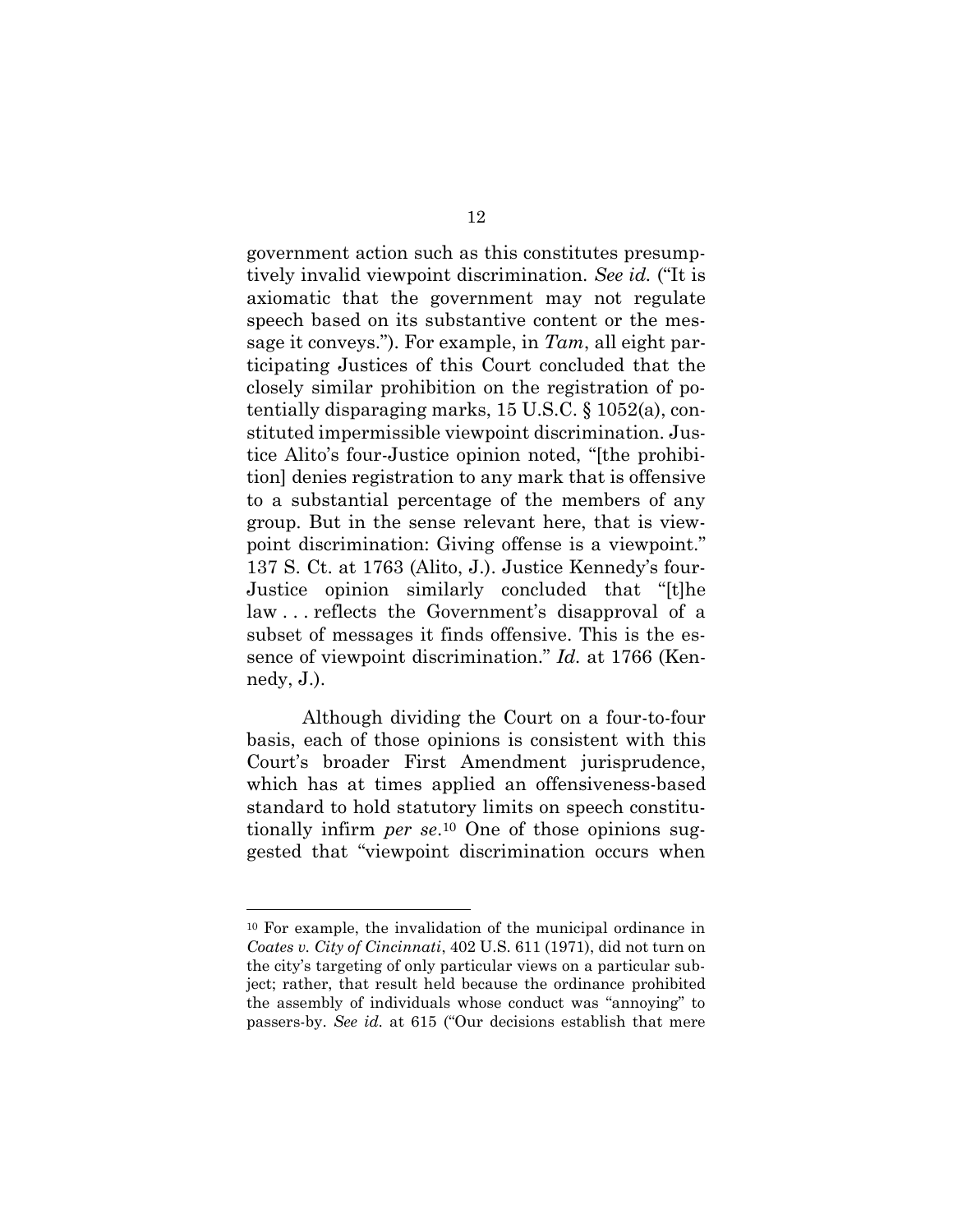the government intends to suppress a speaker's beliefs, but viewpoint discrimination need not take that form in every instance." *Tam*, 137 S. Ct. at 1766–67 (Kennedy, J.) (citation omitted)). There is no doubt, however, that restrictions triggered by the government's disapproval of the message conveyed by a mark only in certain contexts are disfavored and presumptively unconstitutional. In *Rosenberger*, this Court explained that:

> It is axiomatic that the government may not regulate speech based on its substantive content or the message it conveys. . . . When the government targets not subject matter, but particular views taken by speakers on a subject, the violation of the First Amendment is . . . blatant.

*Rosenberger*, [515 U.S. at 830;](https://1.next.westlaw.com/Link/Document/FullText?findType=Y&serNum=1995137604&pubNum=0000708&originatingDoc=I6ee1aaf954f611e7b73588f1a9cfce05&refType=RP&originationContext=document&transitionType=DocumentItem&contextData=(sc.Default)) *see also Texas v. Johnson*, 491 U.S. 397, 414 (1989) ("If there is a bedrock principle underlying the First Amendment, it is that the government may not prohibit the expression of an idea simply because society finds the idea itself offensive or disagreeable.").

It is no answer, as the government suggests, that the refusal to register an applied-for mark does not affirmatively prohibit the mark's use. This Court has long held under the unconstitutional conditions doctrine that:

public intolerance or animosity cannot be the basis for abridgment of these constitutional freedoms.").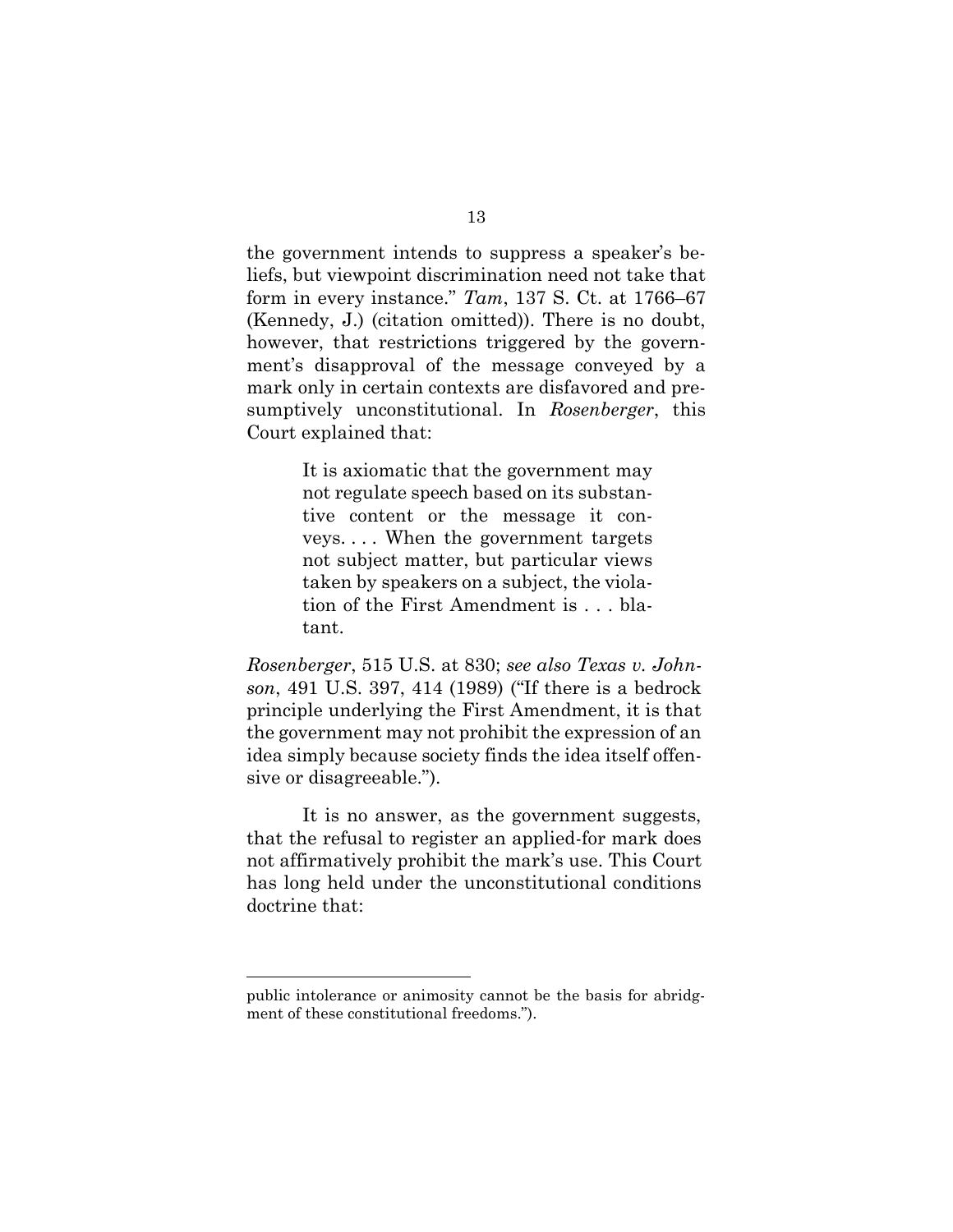[E]ven though a person has no "right" to a valuable governmental benefit and even though the government may deny him the benefit for any number of reasons, there are some reasons upon which the government may not rely. It may not deny a benefit to a person on a basis that infringes his constitutionally protected interests—especially, his interest in freedom of speech.

*Perry v. Sindermann*, 408 U.S. 593, 597 (1972); *see also 44 Liquormart, Inc. v. Rhode Island*, 517 U.S. 484, 513 (1996) ("Even though the government is under no obligation to provide a person, or the public, a particular benefit, it does not follow that conferral of the benefit may be conditioned on the surrender of a constitutional right.").

The prohibition likewise cannot be justified as an exercise of Congress's plenary spending power. Although the government asserts the registration system reflects targeted subsidies of favored marks, Section 2's structure does not bear that theory out. Instead, Section 2's preamble provides that "[n]o [distinctive] trademark . . . shall be refused registration on the principal register on account of its nature unless," with the following subsections specifically excluding particular applied-for marks. This approach brings Section 2 squarely within the scope of this Court's past decisions disapproving of the extension of government benefits to a broad class of recipients but purposefully excepting certain categories of potential recipients. *See, e.g.*, *Ark. Writers' Project, Inc. v. Ragland*, 481 U.S. 221, 232-33 (1987) (invalidating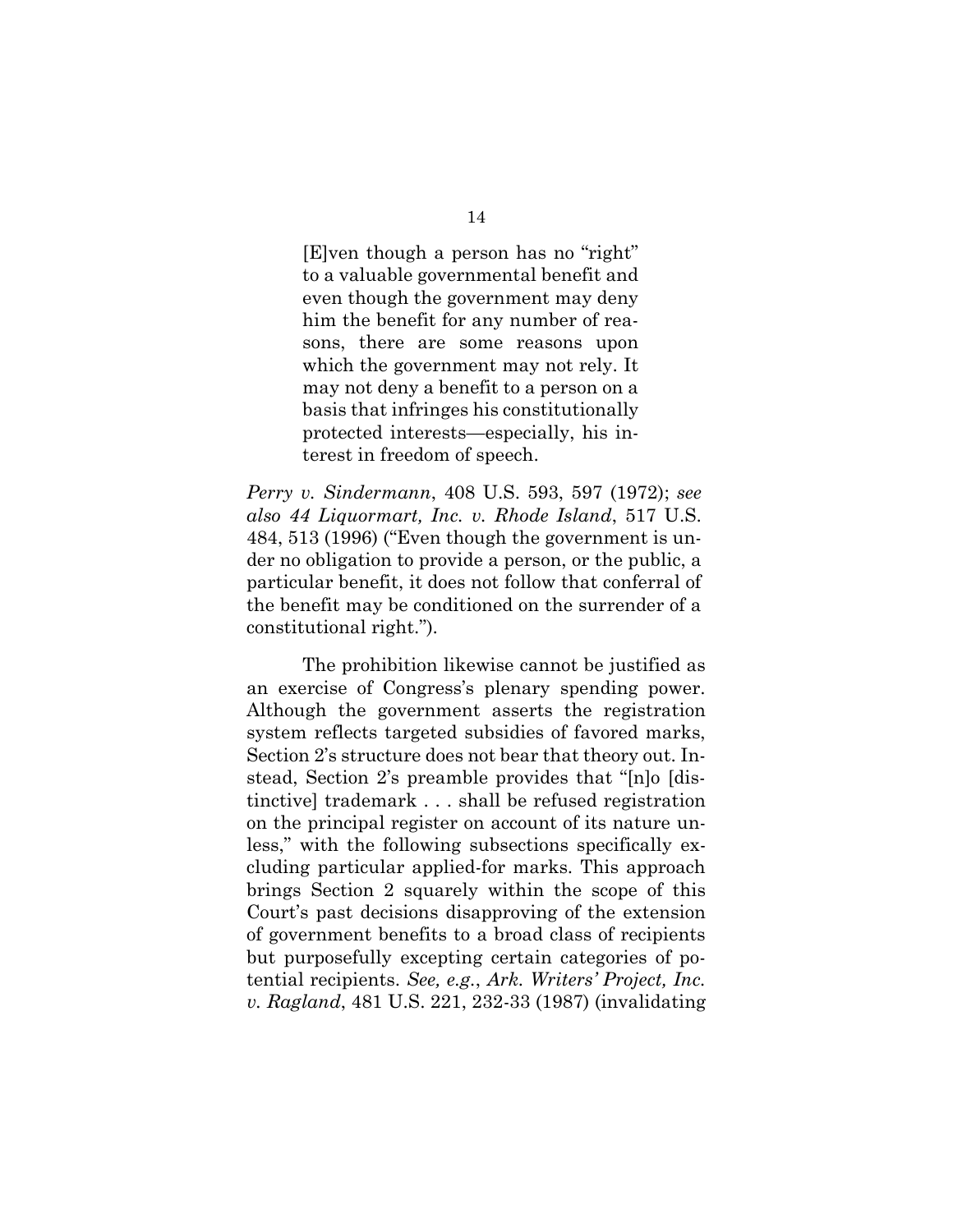state sales tax scheme exempting newspapers and religious, professional, trade, and sports journals but taxing general interest magazines); *cf. Dept. of Agric. v. Moreno*, 413 U.S. 528, 533-38 (1973) (invalidating scheme of allocating benefits in light of impermissible legislative intent to burden class of recipients comprising suspected hippies). Of equal importance, because the USPTO's trademark-related operations are financed through user fees, applicants for registration receive only what they themselves pay for, and this Court has never extended the subsidy doctrine to situations not involving financial benefits. *See Autor v. Pritzker*, 740 F.3d 176, 183 (D.C. Cir. 2014).

The court of appeals therefore correctly questioned the validity of Section 2(a)'s viewpoint-discriminatory prohibition on the registration of immoral and scandalous marks, and this Court should answer that question by invalidating the prohibition.

## **B. Even If the Prohibition Is Merely a Content-Based Restriction, It Cannot Survive Scrutiny**

Although the registration prohibition at issue is invalid as viewpoint-discriminatory, there are two additional reasons why this Court should affirm the court of appeals even if the prohibition constitutes mere content discrimination. First, the court of appeals properly recognized that this Court's opinion in *Central Hudson Gas & Electric Corp. v. Public Service Commission of New York*, 447 U.S. 557 (1980), provides the proper framework for evaluating the prohibition's constitutionality under a content-discrimination rubric. And, second, the court of appeals reached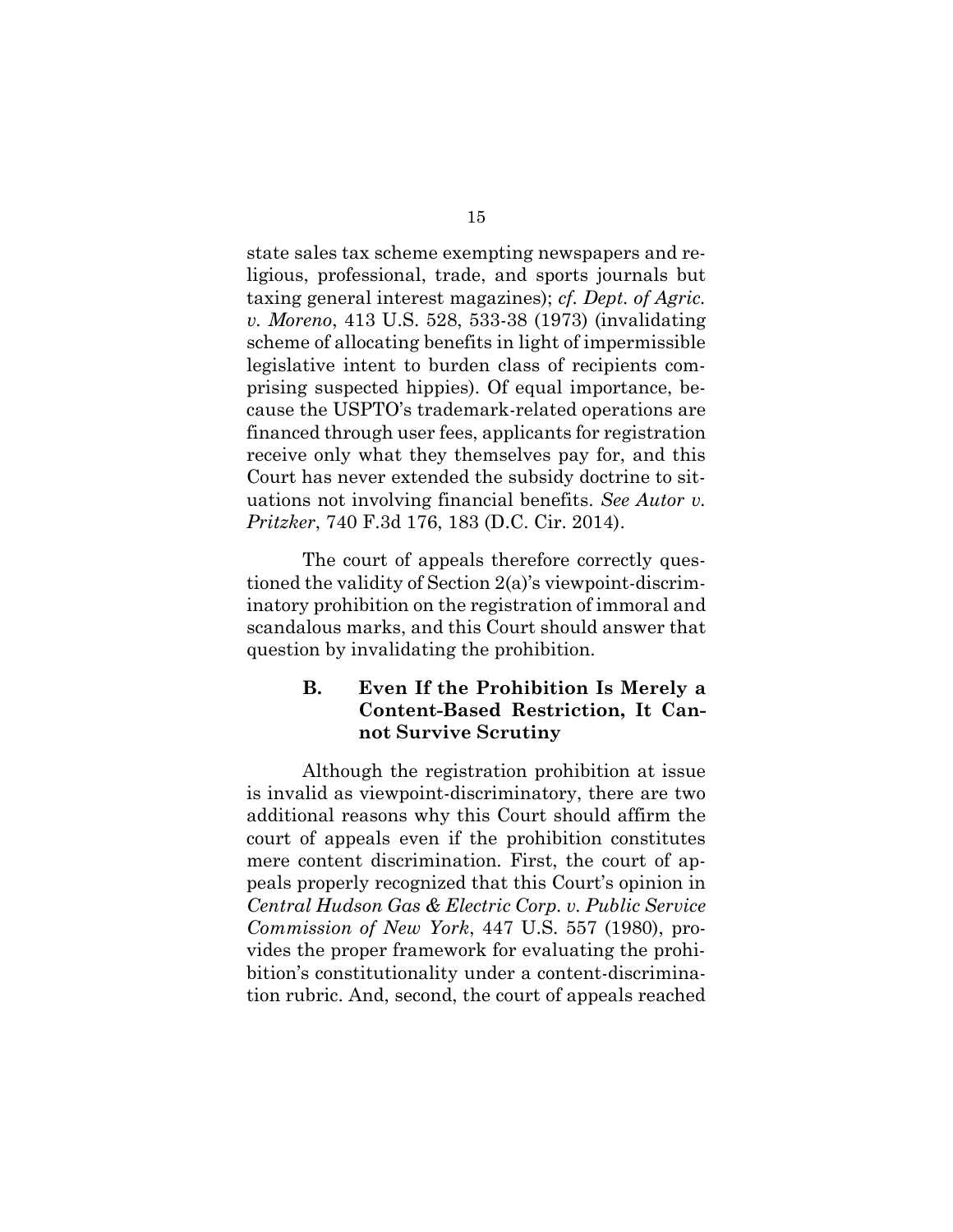the correct conclusion in an application of that framework. Be that as it may, it important to point out that the correctness of that conclusion does not call into question the validity of the remaining prohibitions in Section 2 under the First Amendment.

In *Central Hudson*, this Court held that the content-discriminatory regulation of commercial speech is subject to a lesser form of scrutiny (as opposed to the presumptive unconstitutionality of a viewpoint-discriminatory government action). Specifically, and assuming the speech in question concerns lawful activity and is not misleading, government action can survive First Amendment scrutiny if it reflects a substantial government interest, it directly advances that interest, and it is no more extensive than necessary. *Id.* at 566. Although neither the Court's opinion nor the two four-four opinions in *Tam* necessarily endorsed the application of *Central Hudson* to the trademark registration process, courts in addition to the court of appeals in this case routinely have invoked that case when weighing the constitutionality of content-based government restrictions on particular marks. *See, e.g., Bad Frog Brewery, Inc. v. N.Y. State Liquor Auth*., 134 F.3d 87, 101 (2d Cir. 1998); *Sambo's Rests., Inc. v. City of Ann Arbor*, 663 F.2d 686, 694 (6th Cir. 1981); *Hornell Brewing Co. v. Brady*, 819 F. Supp. 1227, 1239 (E.D.N.Y. 1993).

With respect to the first step in the *Central Hudson* analysis, and as reflected in the history of the application for registration at issue, the classification of a mark as obscene will render the mark impermissibly immoral or scandalous. Nevertheless, the con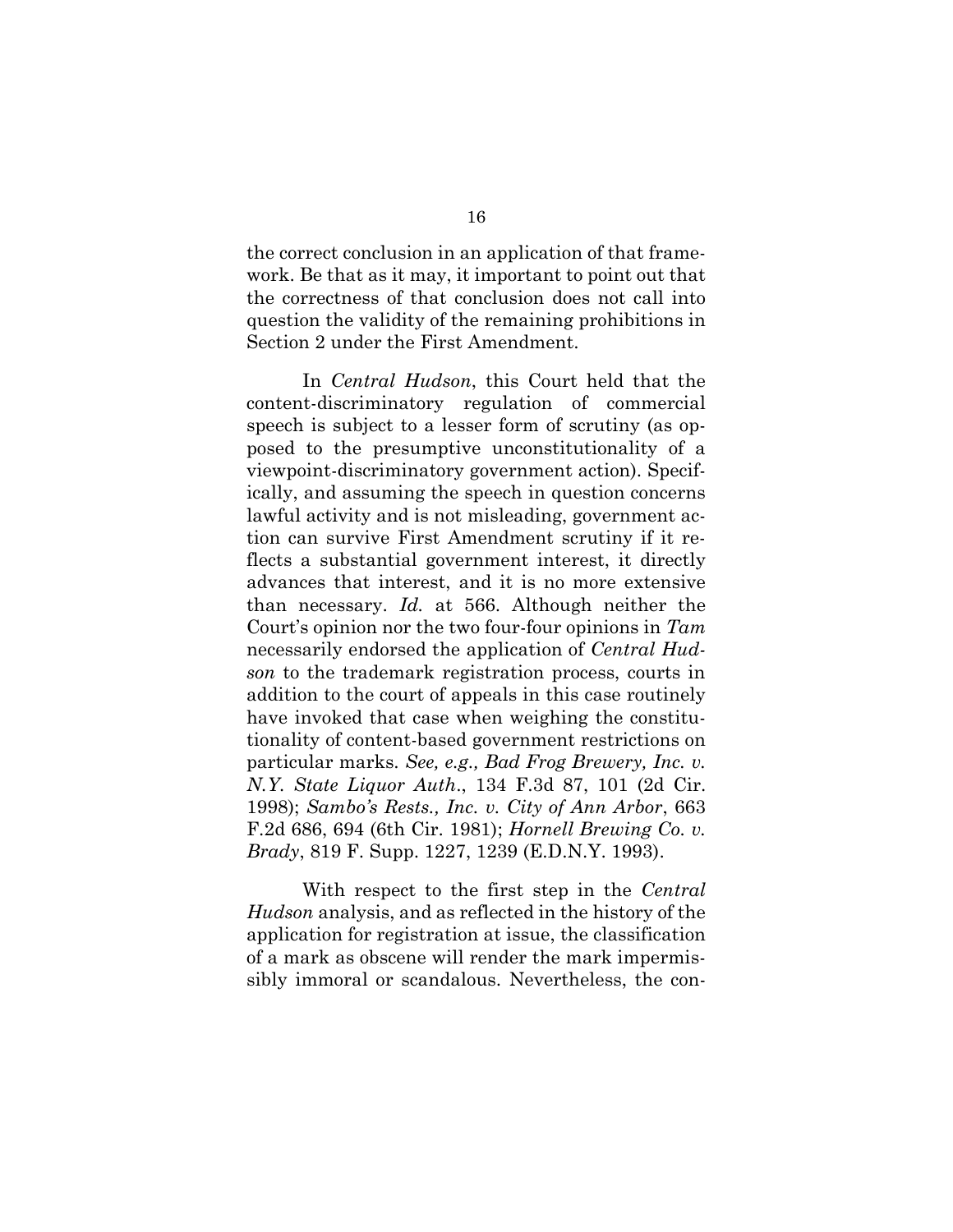verse is not true, because obscenity is not a prerequisite for a finding of immorality or scandal. *See McGinley*, 660 F.2d at 485 n.9 ("[T]he threshold for objectionable matter is lower for what can be described as 'scandalous' than for 'obscene' . . . ."); *see also Brunetti*, 877 F.3d at 1356 ("Despite the concurrence's suggestion to the contrary, none of the dictionary definitions cited define 'immoral' or 'scandalous' in sexual terms."). Likewise, although the USPTO has at times denied registrations to marks as both scandalous *and* likely to be confused with another party's prior-used mark, *see, e.g.*, *Greyhound Corp. v. Both Worlds Inc*., 6 U.S.P.Q.2d 1635, 1638-39, 1641 (T.T.A.B. 1988), most Section 2(a)-based refusals historically have occurred on a standalone basis. Consequently, the marks underlying those refusals typically involve marks constituting neither unlawful nor misleading matter.

Nevertheless, as the court of appeals properly determined, Section 2(a)'s prohibition on the registration of immoral or scandalous matter cannot satisfy the remaining prongs of the *Central Hudson* analysis. Under that or other analyses, this Court routinely has held that "the fact that protected speech may be offensive to some does not justify its suppression." *Carey v. Population Servs. Int'l*, 431 U.S. 678, 701 (1977); *accord Bolger v. Youngs Drug Prods. Corp*., 463 U.S. 60, 71 (1983); *see also Hustler Magazine, Inc. v. Falwell*, 485 U.S. 46, 55 (1988) ("[T]he fact that society may find speech offensive is not a sufficient reason for suppressing it." (quoting *FCC v. Pacifica Found.*, 438 U.S. 726, 755-56 (1978)); *Street v. New York*, 394 U.S. 576, 592, (1969) ("[T]he public expression of ideas may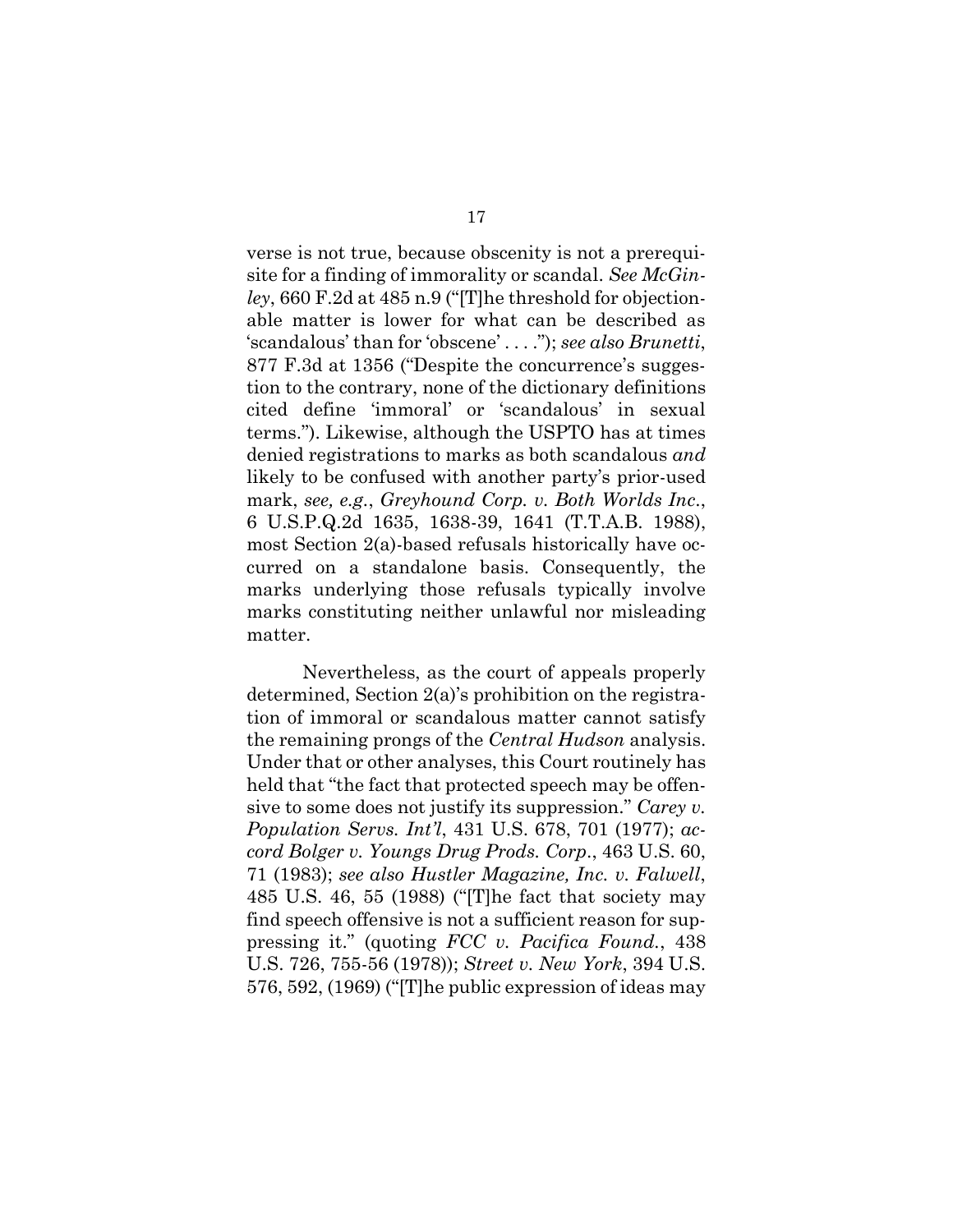not be prohibited merely because the ideas are themselves offensive to some of their hearers."). Whether phrased affirmatively (the promotion of *inoffensive* marks) or negatively (the discouragement of *offensive*  ones) the prohibition at issue therefore does not reflect a cognizable substantial government purpose.

Indeed, the protection of the citizenry from offense is only a perceived government interest for trademarks. Congress allows registration of offensive copyright content and patents in other intellectual property legislation. As the court of appeals recognized, Section 2(a)'s treatment of allegedly offensive marks distinguishes the Lanham Act from the Copyright Act. *See Brunetti*, 877 F.3d at 1357 ("There are . . . a cadre of . . . offensive images and words that have secured copyright registration by the government. There are countless songs with vulgar lyrics, blasphemous images, scandalous books and paintings, all of which are potentially protectable under federal law. No doubt many works registered with the Copyright Office offend a substantial composite of the general public."). Likewise, the allegation that an otherwise patentable technology is harmful to public morality will not disqualify the technology from protection under patent law. *See, e.g.*, *Ex parte Murphy*, 200 U.S.P.Q. 801, 802-03 (Bd. Pat. App. 1977) (reversing refusal of utility patent application covering device used solely for gambling).

Moreover, even if limiting the public's exposure to the *use* of offensive marks did qualify as such a purpose, the prohibition on the *registration* of those marks would not directly advance that purpose. This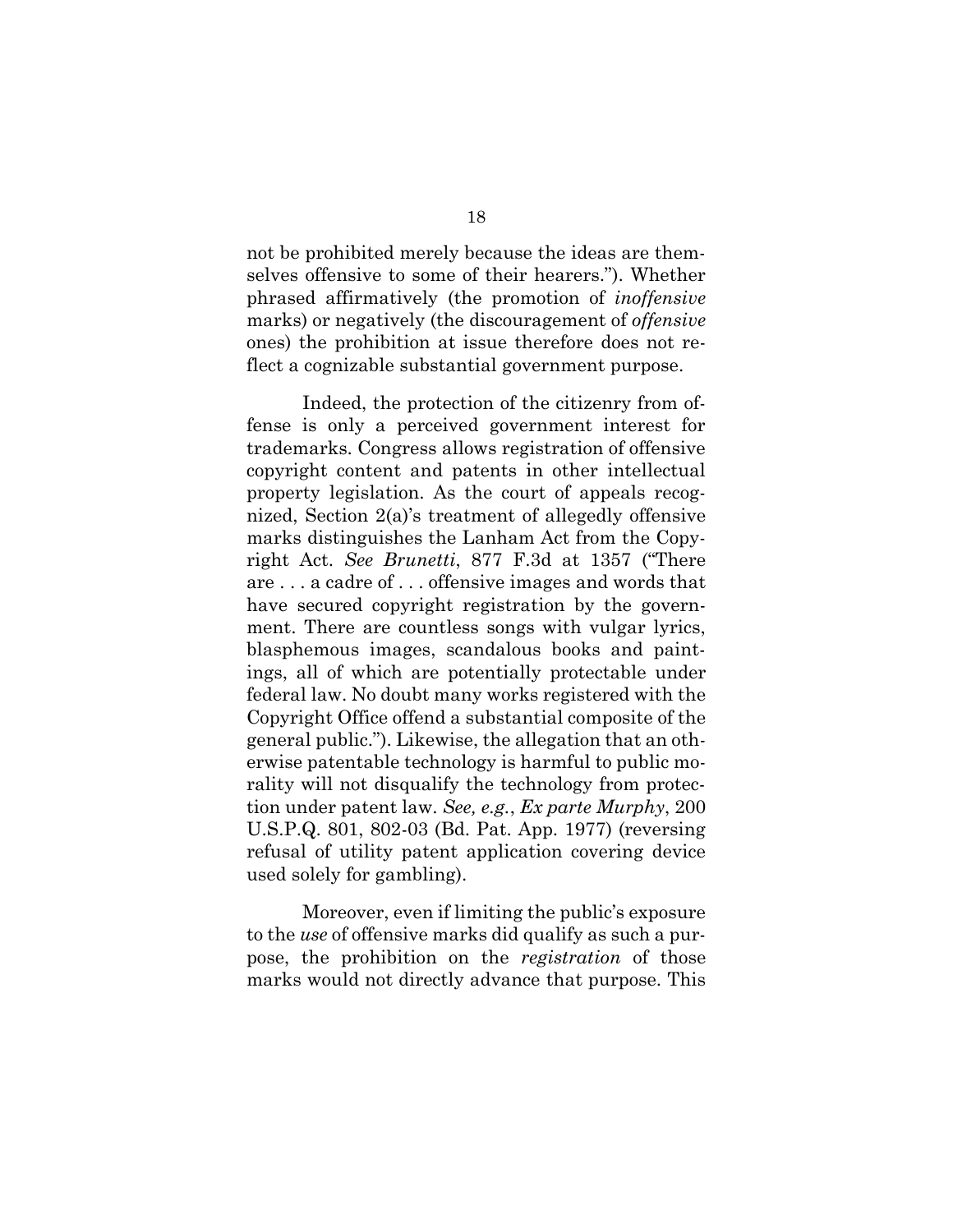Court and others have recognized that "[w]ithout federal registration, a valid trademark may still be used in commerce." *Tam*, 137 S. Ct. at 1752; *see also McGinley*, 660 F.2d at 484 ("[T]he PTO's refusal to register [an applicant's] mark does not affect his right to use it. No conduct is proscribed, and no tangible form of expression is suppressed." (citation omitted)); *Fox,* 702 F.3d at 635 ("[A] refusal to register a mark has no bearing on the applicant's ability to use the mark . . . ."). The court of appeals therefore correctly held that the prohibition does not directly advance the government's asserted interest. *Brunetti*, 877 F.3d at 1353. Indeed, the prohibition arguably *undermines* the government's stated purpose by making it more difficult to challenge in litigation any infringing copies of the purported immoral or scandalous mark. Because the prohibition therefore does not reasonably "address the harm intended to be regulated," it fails this prong of *Central Hudson* as well. *44 Liquormart*, 517 U.S. at 529 .

Finally, as historically applied, the prohibition is not narrowly tailored. This Court previously has held that uncertain standards weigh against a determination that a statute is sufficiently specific to further a stated congressional goal. *See Reno v. ACLU*, 521 U.S. 844, 871 (1997). Here, the Court need not refer to the inconsistent treatments of applications to register similar marks identified by the court of appeals, *Brunetti*, 877 F.3d at 1353-54, to know that imprecise standards govern the inquiry into whether an applied-for mark is impermissibly immoral or scandalous. To the contrary, the USPTO itself has acknowledged that imprecision on multiple occasions. *See, e.g.*, *Hershey*, 6 U.S.P.Q.2d at 1471 ("[T]he . . .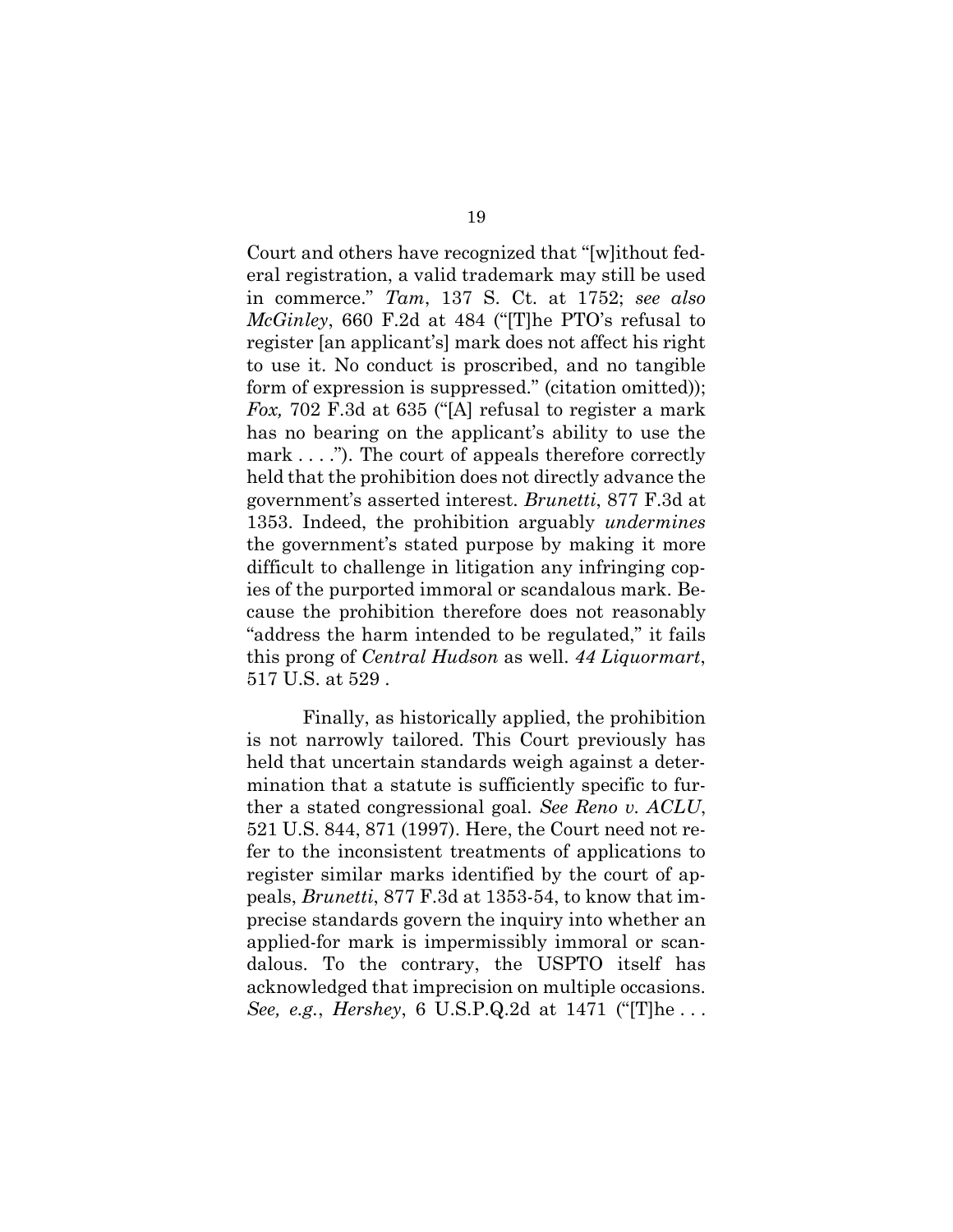guidelines are somewhat vague and . . . a determination that a mark is scandalous is necessarily a highly subjective one."); *accord In re In Over Our Heads Inc*., 16 U.S.P.Q.2d 1653, 1654 (T.T.A.B. 1990). <sup>11</sup> The prohibition therefore is constitutionally infirm under the final *Central Hudson* factor as well.

This is not to say, however, that the invalidation of the prohibition at issue under an application of *Central Hudson* would mandate the same result with

<sup>&</sup>lt;sup>11</sup> Although it apparently has declined to accept Respondent's invitation to entertain a vagueness-based challenge to the prohibition in question, this Court has previously recognized that "[the] requirement of clarity in regulation is essential to the protections provided by the Due Process Clause of the Fifth Amendment," which "requires the invalidation of laws that are impermissibly vague." *FCC v. Fox Television Stations, Inc.*, 132 S. Ct. 2307, 2317 (2012). When, as in this case, content-based restrictions on speech are involved, "vagueness . . . raises special First Amendment concerns because of its obvious chilling effect on free speech." *Reno*, 521 U.S. at 871-72. If the vagueness of such a statute or regulation "threatens to inhibit the exercise of constitutionally protected rights . . . a more stringent vagueness test should apply." *Vill. of Hoffman Estates v. Flipside, Hoffman Estates, Inc*., 455 U.S. 489, 499 (1982). A statute or regulation is impermissibly vague when it "fails to provide a person of ordinary intelligence fair notice of what is prohibited, or is so standardless that it authorizes or encourages seriously discriminatory enforcement." *FCC*, 132 S. Ct. at 2317 (quoting *United States v. Williams*, 553 U.S. 285, 304 (2008)); *see also Grayned v. City of Rockford*, 408 U.S. 104, 108-09 (1972) (to survive a vagueness challenge, a statute must "give the person of ordinary intelligence a reasonable opportunity to know what is prohibited" and "provide explicit standards for those who apply [it]" to prevent "arbitrary and discriminatory enforcement"). The ban on the registration of immoral and scandalous marks in Section 2(a) has both of these flaws. Its provisions are unclear and require subjective interpretation, and its application is often inconsistent.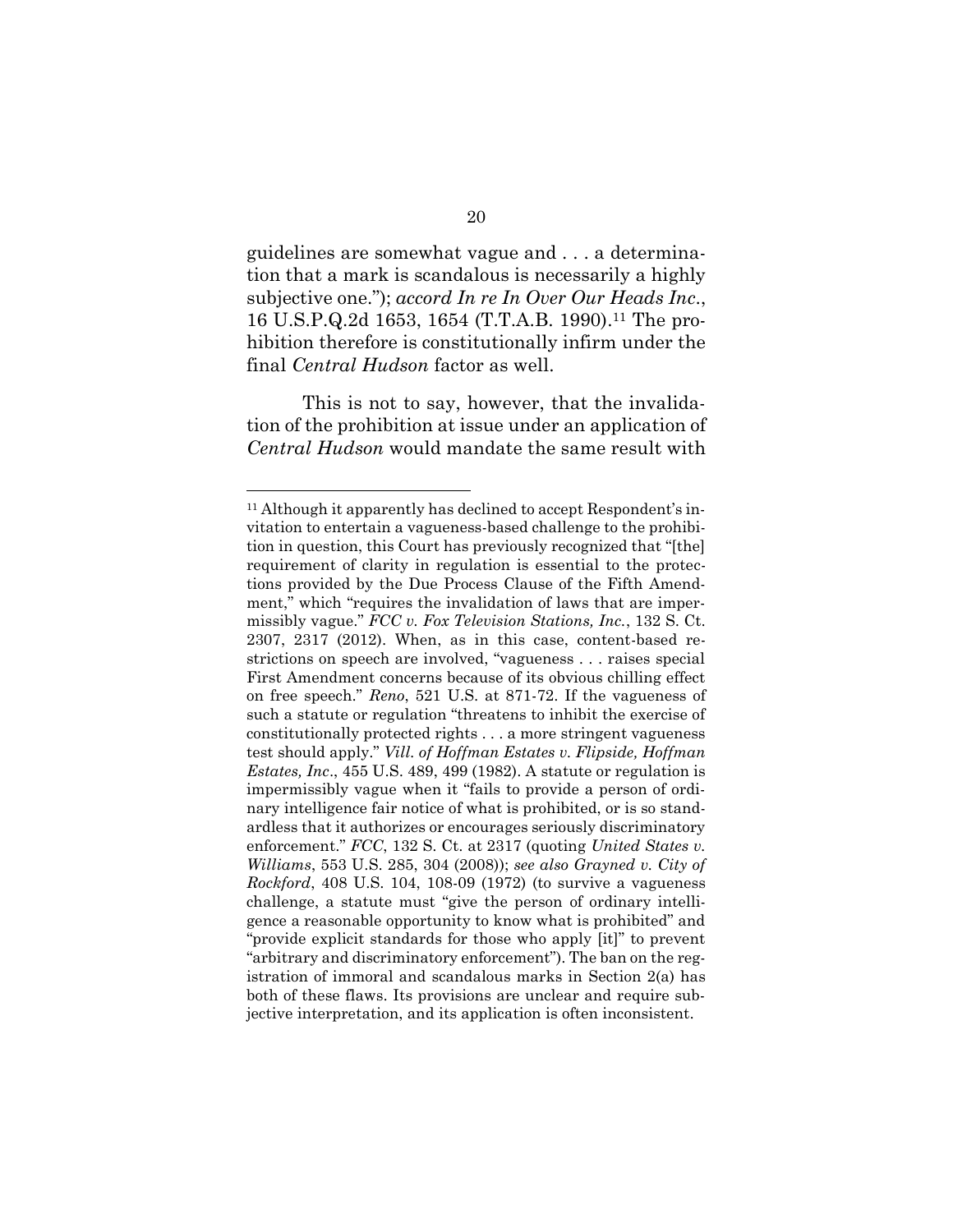respect to the remaining grounds for refusing applications under Sections 2(a)-(e) of the Lanham Act. For example, some prohibitions on registration address deceptive and misleading commercial speech and therefore do not qualify for First Amendment protection in the first place. *See Bolger*, 463 U.S. at 65 ("In light of the greater potential for deception or confusion in the context of certain advertising messages, content-based restrictions on commercial speech may be permissible." (citation omitted)). These include the bars on the registration of deceptive marks, 15 U.S.C. § 1052(a), deceptively misdescriptive marks lacking acquired distinctiveness, *id.* § 1052(e)(1), primarily geographically deceptively misdescriptive marks, *id.* § 1052(e)(3), and marks either falsely suggesting an association with a person or entity, *id.* § 1052(a), or likely to be confused with the marks of prior users, *id.* § 1052(d). They may also include Section 2(b)'s prohibition on the registration of "the flag or coat of arms or other insignia of the United States, or of any State or municipality, or of any foreign nation, or any simulation thereof." *Id.* § 1052(b).

Moreover, even if the court of appeals is correct that all prohibitions unrelated to an applied-for mark's source-identifying function constitute suspect content discrimination, *Brunetti*, 877 F.3d at 1349, that holding does not reach a number of content-based grounds for unregistrability that *do* have such a relation. These include the prohibitions on the registration of generic terms, merely descriptive marks lacking acquired distinctiveness, 15 U.S.C. § 1052(e)(1), primarily geographically descriptive marks lacking acquired distinctiveness, *id.* § 1052(e)(2), surnames lacking acquired distinctiveness, *id.* § 1052(e)(4), and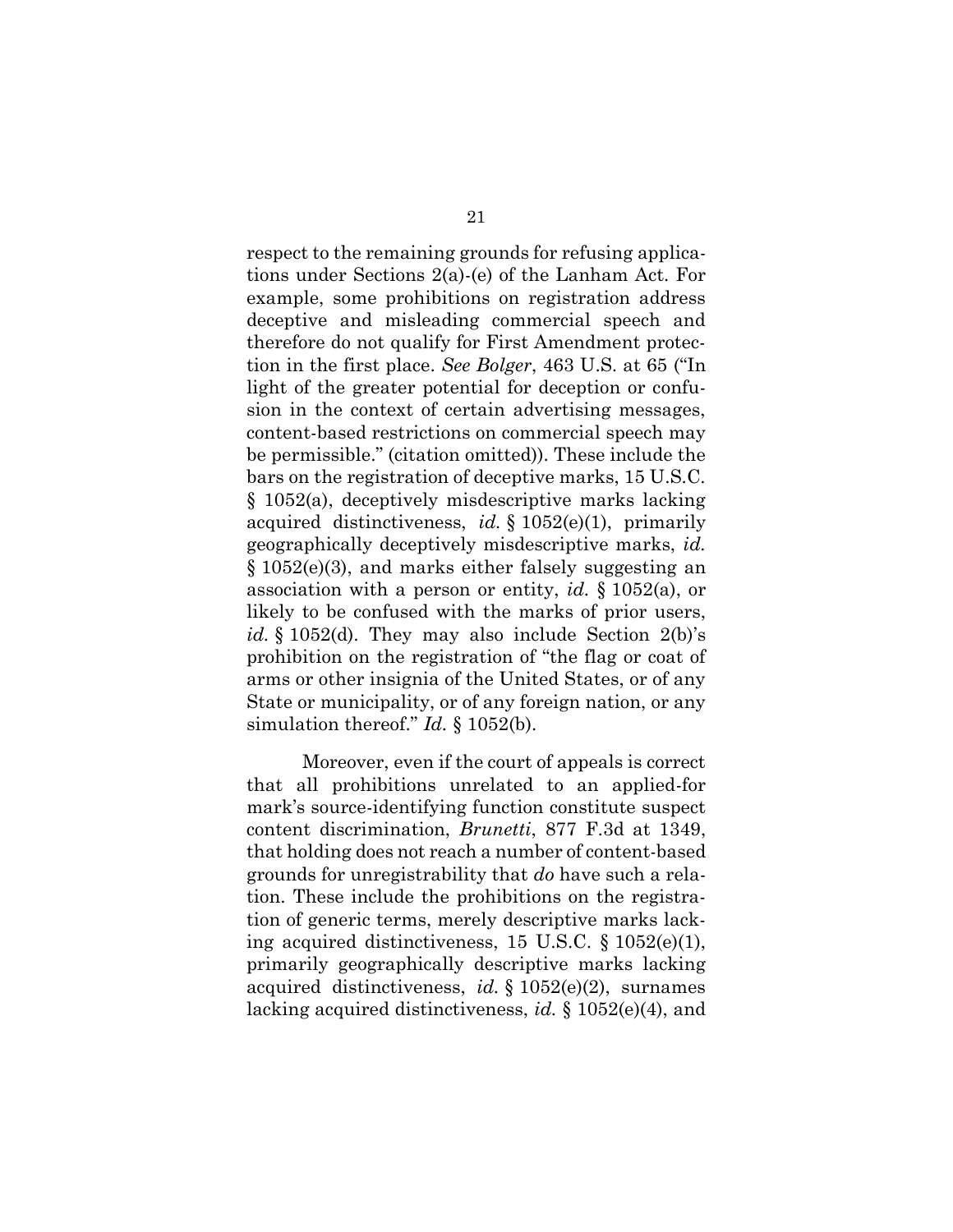functional matter. *Id.* § 1052(e)(5). Future applicants might conceivably challenge these prohibitions as content-based and therefore subject to intermediate scrutiny under *Central Hudson.* The government, however, has a substantial interest in preventing the use of trademark law to acquire exclusive rights to claimed marks barred by these prohibitions. Indeed, that interest may have *constitutional* dimensions. *See Wilhelm Pudenz GmbH v. Littlefuse Inc*., 177 F.3d 1204, 1208 (11th Cir. 1999) ("The functionality doctrine . . . eliminat[es] the possibility of a perpetual exclusive right to the utilitarian features of a product under trademark law, which would be impossible (as well as unconstitutional) under the Patent Act."); *Deckers Outdoor Corp. v. Ozwear Connection Pty Ltd.*, No. CV 14-2307 RSWL FFMX, 2014 WL 4679001, at \*9 n.3 (C.D. Cal. Sept. 18, 2014) ("First Amendment issues could be triggered if a person is enjoined from using a generic  $\dots$  term  $\dots$ .").

Likewise, the remaining content-based prohibitions on registration set forth in Section 2 directly advance that substantial government interest. As this Court recognized in *Tam*, a federal registration on the USPTO's Principal Register is evidence of the registered mark's validity and of the registrant's ownership of it; such a registration also is necessary for certain remedies. *See generally Tam*, 137 S. Ct. at 1753. The refusal of an application to register a mark falling within those prohibitions therefore disadvantages any attempt by the applicant to claim exclusive rights to which it is not entitled. Finally, neither the doctrinal tests for those prohibitions nor applications of